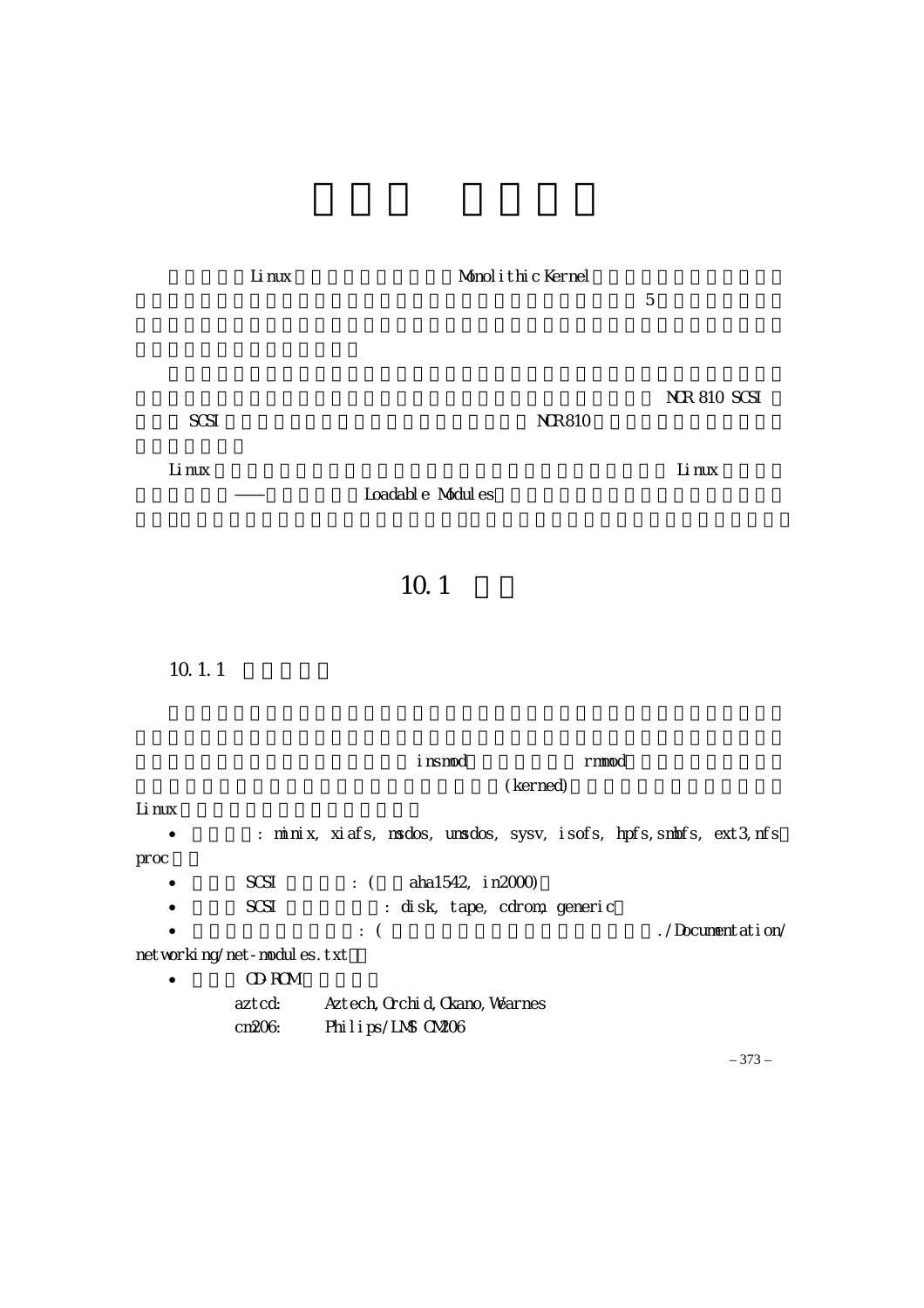Linux

| gscd:<br>$mcd$ , $mcdx$ :<br>opt cd:<br>sj cd:<br>sbpcd:<br>sonycd535:         | Gol dstar GCDR-420<br>Mitsumi LUCO5, FXCO1<br>Optics Storage Dolphin 8000AT<br>Sanyo CDR-H94A<br>Matsushi ta/Panasoni c CR52x, CR56x, CD200,<br>Longshi ne LCS-7260, TEAC CD-55A<br>Sony CDU-531/535, CDU-510/515 |                    |                             |                      |
|--------------------------------------------------------------------------------|-------------------------------------------------------------------------------------------------------------------------------------------------------------------------------------------------------------------|--------------------|-----------------------------|----------------------|
| $1 p$ :<br>binfmt_elf: elf<br>bi nfmt_j ava: j ava<br>isp16: cd-rom<br>serial: | tty<br>Li nux                                                                                                                                                                                                     |                    |                             |                      |
|                                                                                |                                                                                                                                                                                                                   | 3<br>" $M$         | Y/MN<br>"Y"                 | $^{\prime\prime}$ N' |
| 10.1.2                                                                         |                                                                                                                                                                                                                   |                    |                             |                      |
| (unnount) VFAT                                                                 | <b>VFAT</b><br>kernel d                                                                                                                                                                                           | <b>VFAT</b><br>FAT | (mount) VFAT VFAT<br>Li nux |                      |
| <b>RAM</b>                                                                     |                                                                                                                                                                                                                   | 100KB              |                             |                      |
| Li nux                                                                         |                                                                                                                                                                                                                   |                    |                             | Li nux               |
| 10.1.3 Linux                                                                   |                                                                                                                                                                                                                   |                    |                             |                      |
|                                                                                |                                                                                                                                                                                                                   |                    |                             |                      |

– 374 –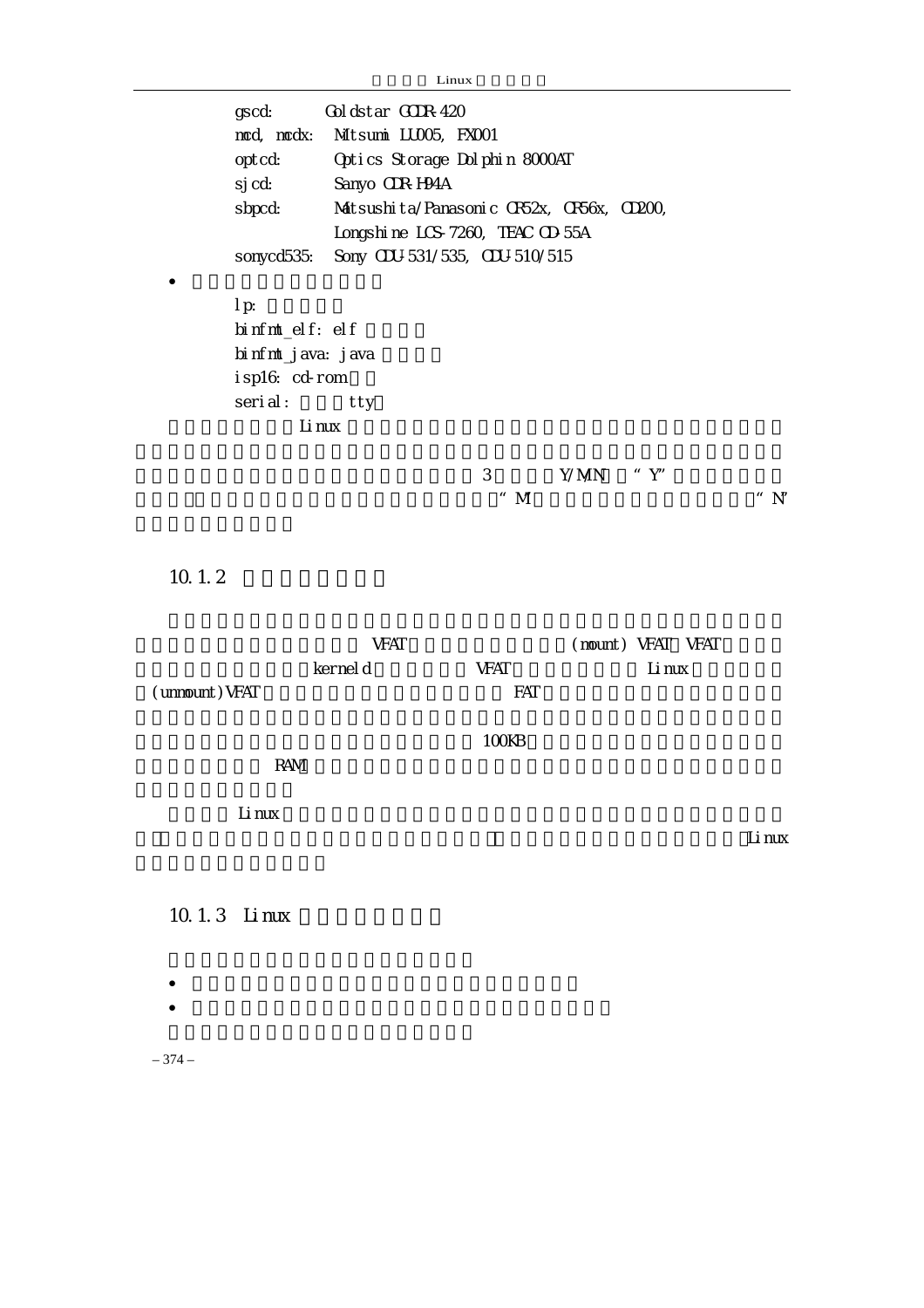- $\bullet$  and  $\bullet$  and  $\bullet$  and  $\bullet$  and  $\bullet$  and  $\bullet$  and  $\bullet$  and  $\bullet$  and  $\bullet$  and  $\bullet$  $\bullet$  and  $\bullet$  the contract of the contract of the contract of the contract of the contract of the contract of the contract of the contract of the contract of the contract of the contract of the contract of the contract of
- $\bullet$
- 
- $\bullet$ •  $\bullet$
- 
- $\bullet$

 $10.2$ 

```
Linux 内核模块机制的实现与内核其他部分的关系并不是很大,相对来说也不是很复杂,
10.2.11.模块符号
```
 $Li$  nux  $l$ 

 $\mathsf L$ inux  $\mathsf L$ inux  $\mathsf L$ inux  $\mathsf L$ 

 $\mathsf L$ inux  $\mathsf L$ inux  $\mathsf L$ 

kernel/ksyms.c 中定义了从中可以"移出"的符号,例如进程管理子系统可以"移出"的符

```
/* process memory management */ 
EXPORT_SYMBOL do_mmap_pgoff;
EXPORT_SYMBOL do_munmap;
EXPORT_SYMBOL do_brk ;
EXPORT_SYMBOL exit_mm);
EXPORT_SYMBOL exit_files ;
EXPORT_SYMBOL exit_fs ;
EXPORT_SYMBOL exit_sighand ;
```
EXPORT\_SYNBOL complete\_and\_exit ;

– 375 –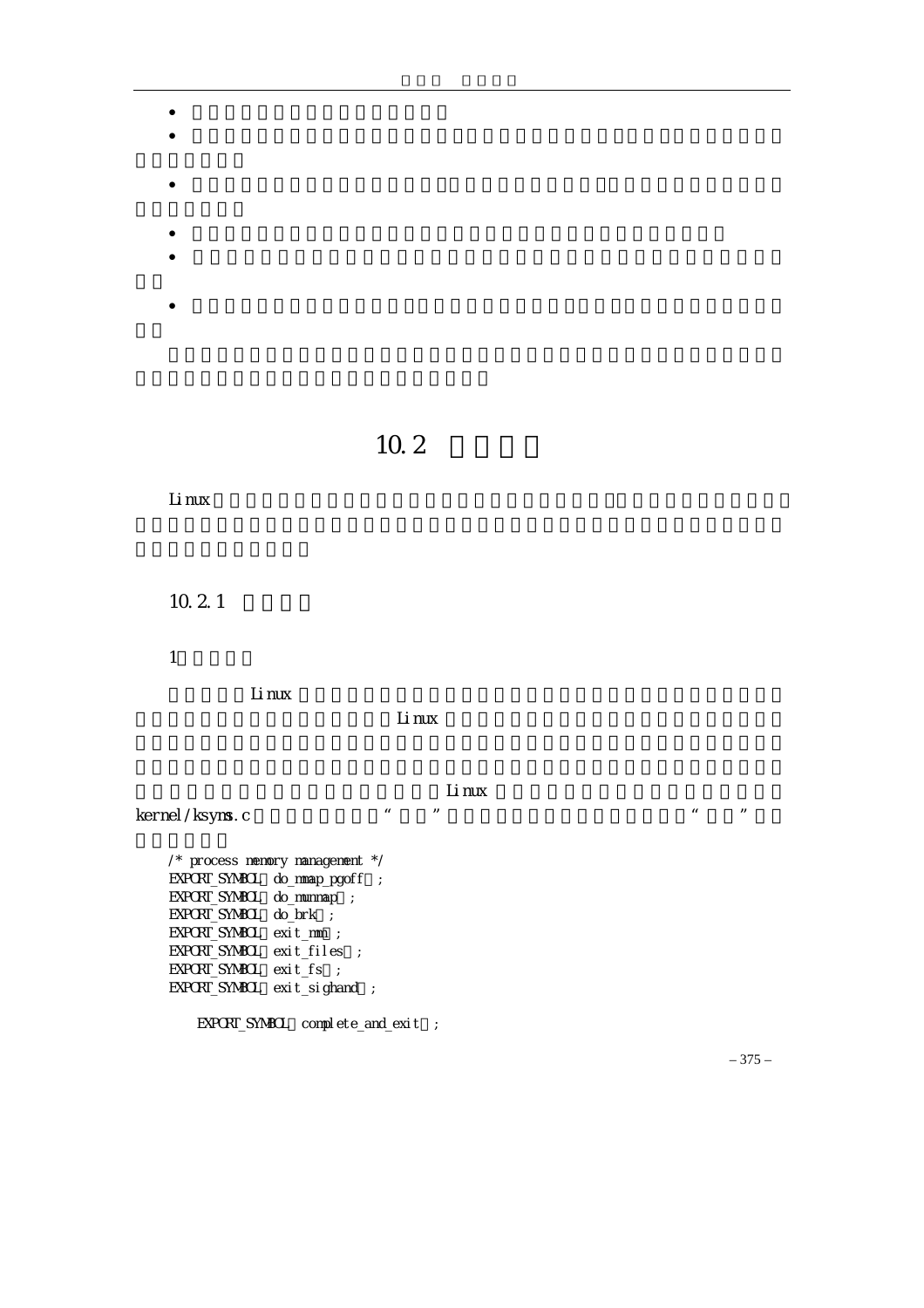| EXPORT_SYMBOL __wake_up ;        |                                                                      |                    |                        |                                            |
|----------------------------------|----------------------------------------------------------------------|--------------------|------------------------|--------------------------------------------|
|                                  | EXPORT_SYMBOL __vake_up_sync ;                                       |                    |                        |                                            |
|                                  | EXPORT_SYMBOL vake_up_process ;                                      |                    |                        |                                            |
| EXPORT_SYMBOL sleep_on ;         |                                                                      |                    |                        |                                            |
|                                  | EXPORT_SYNBOL sleep_on_timeout ;                                     |                    |                        |                                            |
|                                  | EXPORT_SYNBOL interruptible_sleep_on ;                               |                    |                        |                                            |
|                                  | EXPORT_SYNBOL interruptible_sleep_on_timeout ;                       |                    |                        |                                            |
| EXPORT_SYMBOL schedule;          |                                                                      |                    |                        |                                            |
|                                  | EXPORT_SYNBOL schedule_timeout ;                                     |                    |                        |                                            |
| EXPORT_SYNBOL jiffies ;          |                                                                      |                    |                        |                                            |
| EXPORT_SYNBOL xtime              | $\cdot$ :                                                            |                    |                        |                                            |
|                                  | EXPORT_SYNBOL do_gettimeofday ;                                      |                    |                        |                                            |
|                                  | EXPORT_SYMBOL do_settimeofday ;                                      |                    |                        |                                            |
|                                  |                                                                      |                    | EXPORT_SYNBOL          | $\mathbf{u}$                               |
|                                  | $\pmb{\mathit{u}}$                                                   |                    |                        |                                            |
| $\boldsymbol{\mathit{II}}$       | $\boldsymbol{\mathit{II}}$                                           |                    |                        |                                            |
|                                  |                                                                      |                    |                        |                                            |
|                                  |                                                                      |                    |                        |                                            |
|                                  |                                                                      |                    |                        |                                            |
|                                  |                                                                      |                    |                        |                                            |
| struct module_symbol             |                                                                      |                    |                        |                                            |
| {                                |                                                                      |                    |                        |                                            |
|                                  | unsi gned I ong val ue;<br>$\star$                                   |                    | $^*/$                  |                                            |
| const char *name;                | $\frac{1}{2}$                                                        | $^*/$              |                        |                                            |
| $\}$                             |                                                                      |                    |                        |                                            |
| EXPORT_SYNBOL                    |                                                                      |                    | I d                    |                                            |
|                                  | _ksyntab"                                                            |                    |                        | $\boldsymbol{u}$                           |
| $\boldsymbol{\mathsf{II}}$       |                                                                      |                    |                        | $\mathbf{u}$<br>$\boldsymbol{\mathit{II}}$ |
|                                  |                                                                      |                    |                        |                                            |
|                                  |                                                                      |                    |                        |                                            |
| EXPORT_SYNBOL                    |                                                                      |                    | include/linux/module.h |                                            |
|                                  | #define __MODULE_STRING_1 x<br>#x                                    |                    |                        |                                            |
|                                  | #define __MODULE_STRING x                                            | _MODULE_STRING_1 x |                        |                                            |
|                                  |                                                                      |                    |                        |                                            |
| #define __EXPORT_SYNBOL sym, str |                                                                      |                    |                        | ∖                                          |
| const char __kstrtab_##sym[]     |                                                                      |                    | ∖                      |                                            |
|                                  | attribute___ section ".kstrtab"                                      | $= str$            |                        |                                            |
|                                  | const struct module_symbol __ksymtab_##sym                           |                    |                        |                                            |
| __attribute__                    | section "_ksymtab"                                                   |                    |                        | X                                          |
| $\{$                             | unsigned long &sym, __kstrtab_##sym}                                 |                    |                        |                                            |
|                                  |                                                                      |                    |                        |                                            |
|                                  | #if defined(MODVERSIONS)     ! defined(CONFIG_MODVERSIONS)           |                    |                        |                                            |
|                                  | #define EXPORT_SYNBOL(var) __EXPORT_SYNBOL(var, __MOULE_STRING(var)) |                    |                        |                                            |
|                                  |                                                                      |                    |                        |                                            |
|                                  | EXPORT_SYNBOL(schedule)                                              |                    |                        |                                            |
|                                  | EXPORT_SYNBOL(schedule)                                              |                    |                        | <b>EXPORT_SYNBOL(schedule; sched-ule")</b> |
| EXPORT_SYNBOL                    |                                                                      | 1                  |                        | _kstrtab_schedule                          |
|                                  | $\pmb{\mu}$                                                          |                    |                        |                                            |
|                                  | schedul e"                                                           |                    |                        | .kstrtab                                   |
|                                  |                                                                      | $\overline{2}$     |                        | kstrtab                                    |
| schedul e<br>modul e_symbol      |                                                                      |                    |                        | schedule __kstrtab_schedule                |
|                                  |                                                                      |                    |                        |                                            |
|                                  |                                                                      |                    |                        |                                            |

– 376 –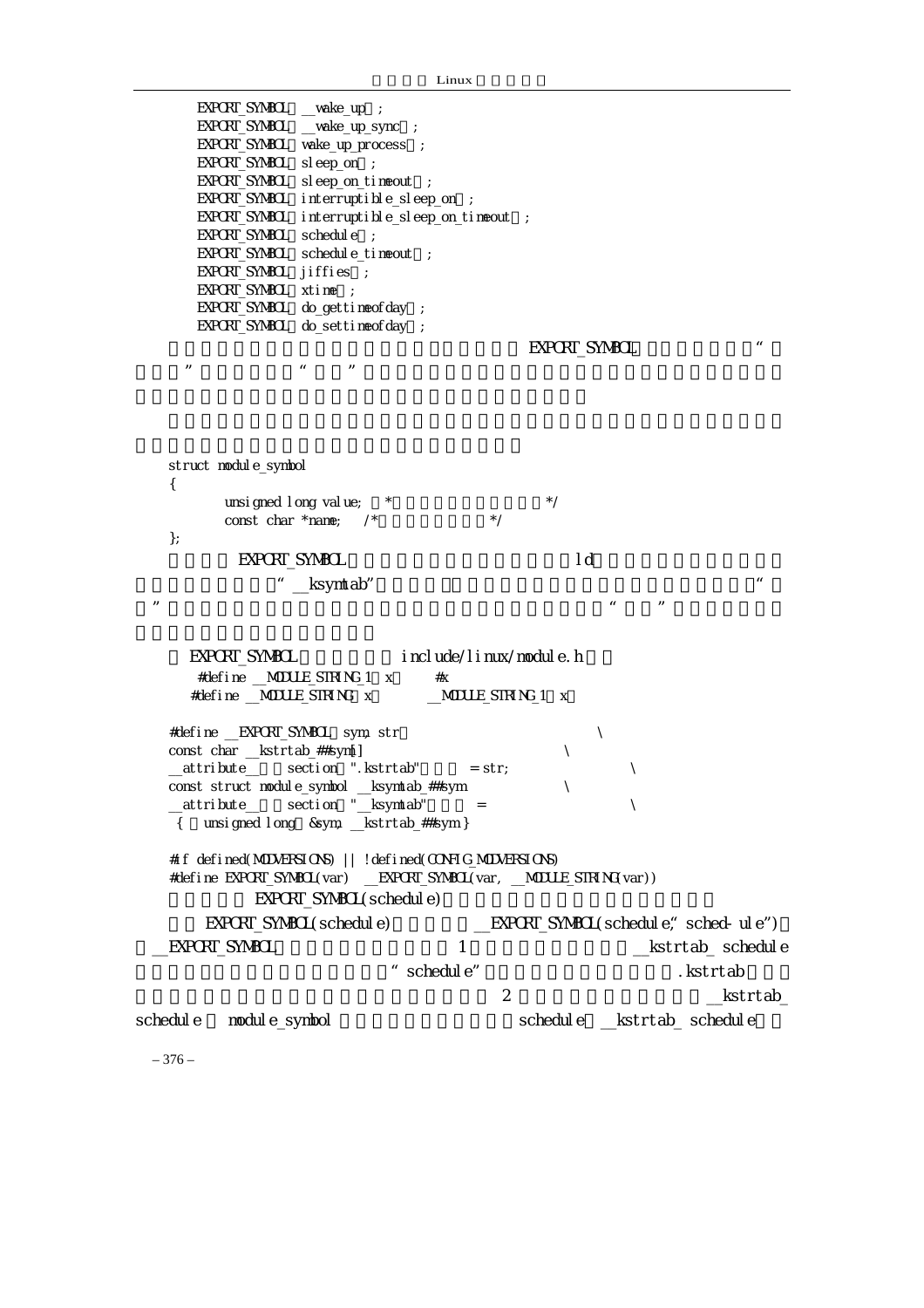```
http://world.html //world.html //world.html //world.html //world.html //world.html //world.html //wo<br>html //world.html //world.html //world.html //world.html //world.html //world.html //world.html //world.html /
    schedule extension of the name that the schedule" schedule"
    2 (Module Reference)
\sqrt{FAT} FAT FAT \sqrt{FAT} \sqrt{FAT} depend
  FAT FAT VFAT WEAT VERT " FAT
\mu and \etastruct module_ref 
    { 
             struct module *dep; \begin{array}{ccc} & & \nearrow & \end{array} " */<br>struct module *ref: \begin{array}{ccc} & & \nearrow & \end{array} " */
             \frac{1}{2} struct module *ref; \frac{1}{2} /* "
             struct module_ref *next_ref;/* */
    }; 
    \alpha dep" and \alpha is the set of \alpha is the refermed to the set of \alpha is the refermed to \alpha is the set of \alphaA B B C
    3.模块 
                   modul e
       struct module_persist; \frac{x}{x} */
    struct module
      { 
             unsigned long size_of_struct; /* 模块结构的大小,即 sizeof(module) */ 
            struct module *next; \frac{1}{2}const char *name; /* 64 */
            unsigned I ong size; \frac{\ }{x}uni on
               { 
                      atomic_t usecount; \prime^* \rightarrow \prime long pad; 
              } uc; /* Needs to keep its size - so says rth */ 
            unsigned long flags; \frac{x}{1 + 1} */
            unsigned nsyms; \frac{x}{1+x} */<br>unsigned ndeps: \frac{x}{1+x} */
            unsigned ndeps;
            struct module_symbol *syms; /* 1999 . The magnetic module of the syms */
                struct module ref deps; \frac{1}{\lambda} and \frac{1}{\lambda} ndeps \frac{1}{\lambda} ndeps \frac{1}{\lambda} struct module_ref *refs; 
            int \quad *init \quad \text{void}; /* int \quad int\_module \quad \text{*/}void *cleanup void; /* cleanup_module */
             const struct exception_table_entry *ex_table_start; 
             const struct exception_table_entry *ex_table_end; 
    \lambda^* mod_member_
```
– 377 –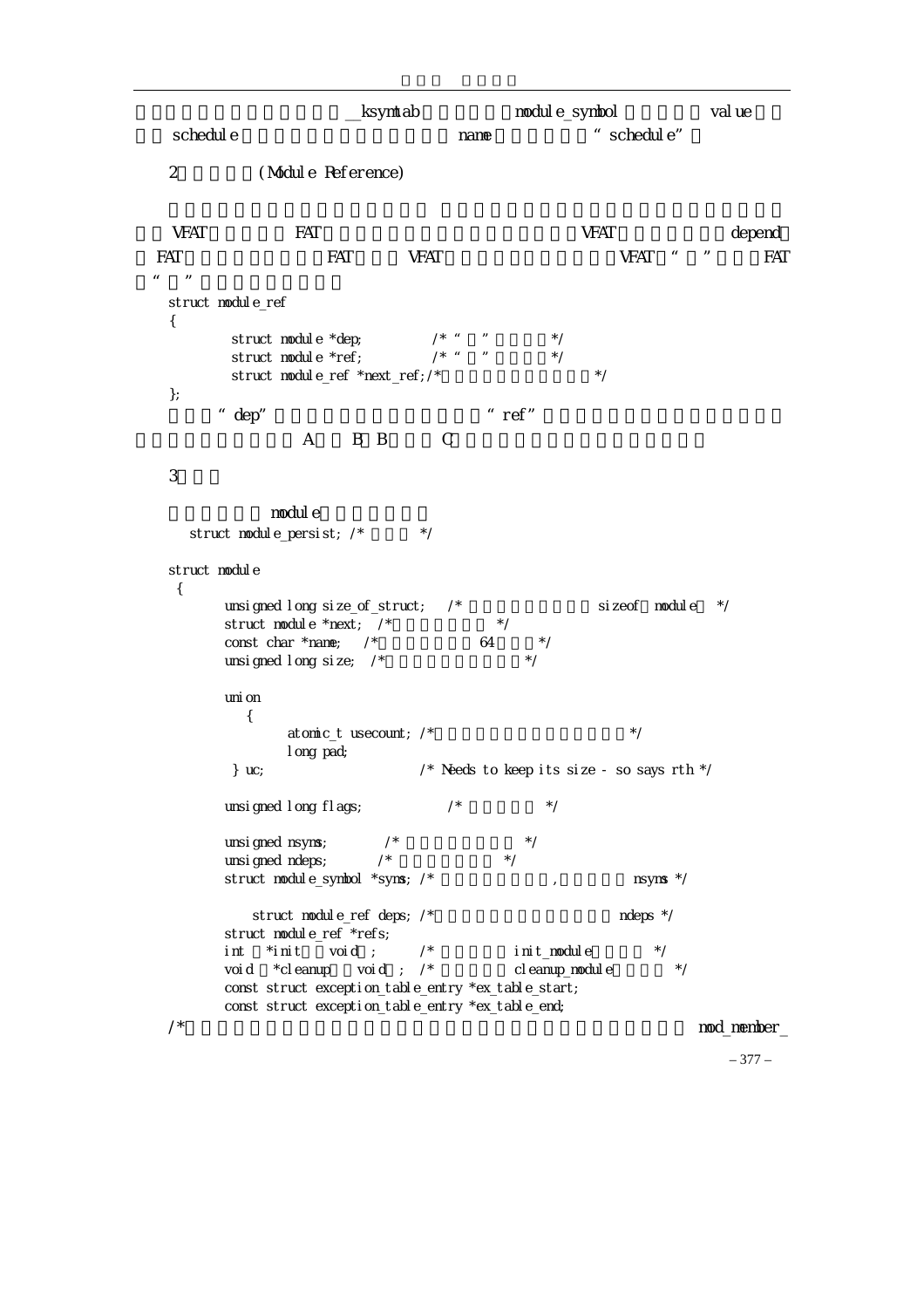|                                                                | Linux               |                    |        |           |
|----------------------------------------------------------------|---------------------|--------------------|--------|-----------|
| present()                                                      | $^*/$               |                    |        |           |
| const struct module_persist *persist_start; /*                 |                     |                    | $^*/$  |           |
| const struct module_persist *persist_end;                      |                     |                    |        |           |
| *can_unl oad<br>i nt                                           | voi d;              |                    |        |           |
| int runsize                                                    |                     | /                  | $^*/$  |           |
| const char *kallsyns_start;                                    |                     | /                  |        | $^*/$     |
| const char *kall syns_end;                                     |                     |                    |        |           |
| const char *archdata_start;                                    |                     | /                  |        | $^*/$     |
| const char *archdata_end;                                      |                     |                    |        |           |
| const char *kernel_data;                                       |                     | /                  | $^*/$  |           |
| $\}$ ;                                                         |                     |                    |        |           |
| noudl e                                                        | fl ags              |                    |        |           |
| $\prime^*$ Bits of module. flags.                              | $^*/$               |                    |        |           |
| #define MOD_UN N TI ALIZED                                     | $^{\star}$<br>0     | $^*/$              |        |           |
| #define MOD_RUNN NG                                            | $\mathbf{1}$        | $^*/$              |        |           |
| #define MOD_DELETED                                            | 2<br>$^{\star}$     |                    | $^*/$  |           |
| #define MOD_AUTOCLEAN                                          | 4<br>$^{\star}$     |                    |        |           |
| $^*/$                                                          |                     |                    |        |           |
| #define MOD_VISITED                                            | $\star$<br>8        | $^*/$              |        |           |
| #define MOD_USED_ONCE                                          | 16                  |                    |        |           |
| #define MOD_JUST_FREED                                         | 32<br>$\star$       |                    |        |           |
| #define MOD_IN TIALIZING                                       | $\star$<br>64       |                    | * /    |           |
|                                                                |                     |                    |        |           |
|                                                                |                     |                    |        | modul e   |
| kernel_module kernel_module                                    |                     |                    | kernel | modul e_c |
| #if defined CONFIG_MODULES    defined CONFIG_KALLSYN\$         |                     |                    |        |           |
|                                                                |                     |                    |        |           |
| extern struct module_symbol __start___ksymtab[];               |                     |                    |        |           |
| extern struct module_symbol __stop__ksymtab[];                 |                     |                    |        |           |
|                                                                |                     |                    |        |           |
| extern const struct exception_table_entry __start__ex_table[]; |                     |                    |        |           |
| extern const struct exception_table_entry __stop__ex_table[];  |                     |                    |        |           |
|                                                                |                     |                    |        |           |
| extern const char __start___kallsyns[] __attribute__           |                     |                    | veak   |           |
| extern const char __stop__kallsyns[] __attribute__             |                     |                    | veak   |           |
| struct module kernel_module =                                  |                     |                    |        |           |
| $\{$                                                           |                     |                    |        |           |
| size_of_struct:                                                | si zeof             | struct module,     |        |           |
| name:                                                          | n n                 |                    |        |           |
| UC:                                                            | {ATOMIC_INT 1 },    |                    |        |           |
| fl ags:                                                        | MOD_RUNN NG,        |                    |        |           |
| syns:                                                          |                     | __start___ksymtab, |        |           |
| ex_table_start:                                                | __start___ex_table, |                    |        |           |
| ex_table_end:                                                  | _stop_ex_table,     |                    |        |           |
| kallsyms_start:                                                | __start___kallsyms, |                    |        |           |
| kal I syns_end:                                                | _stop___kallsyms,   |                    |        |           |
| $\}$ ;                                                         |                     |                    |        |           |
|                                                                |                     |                    |        |           |

– 378 –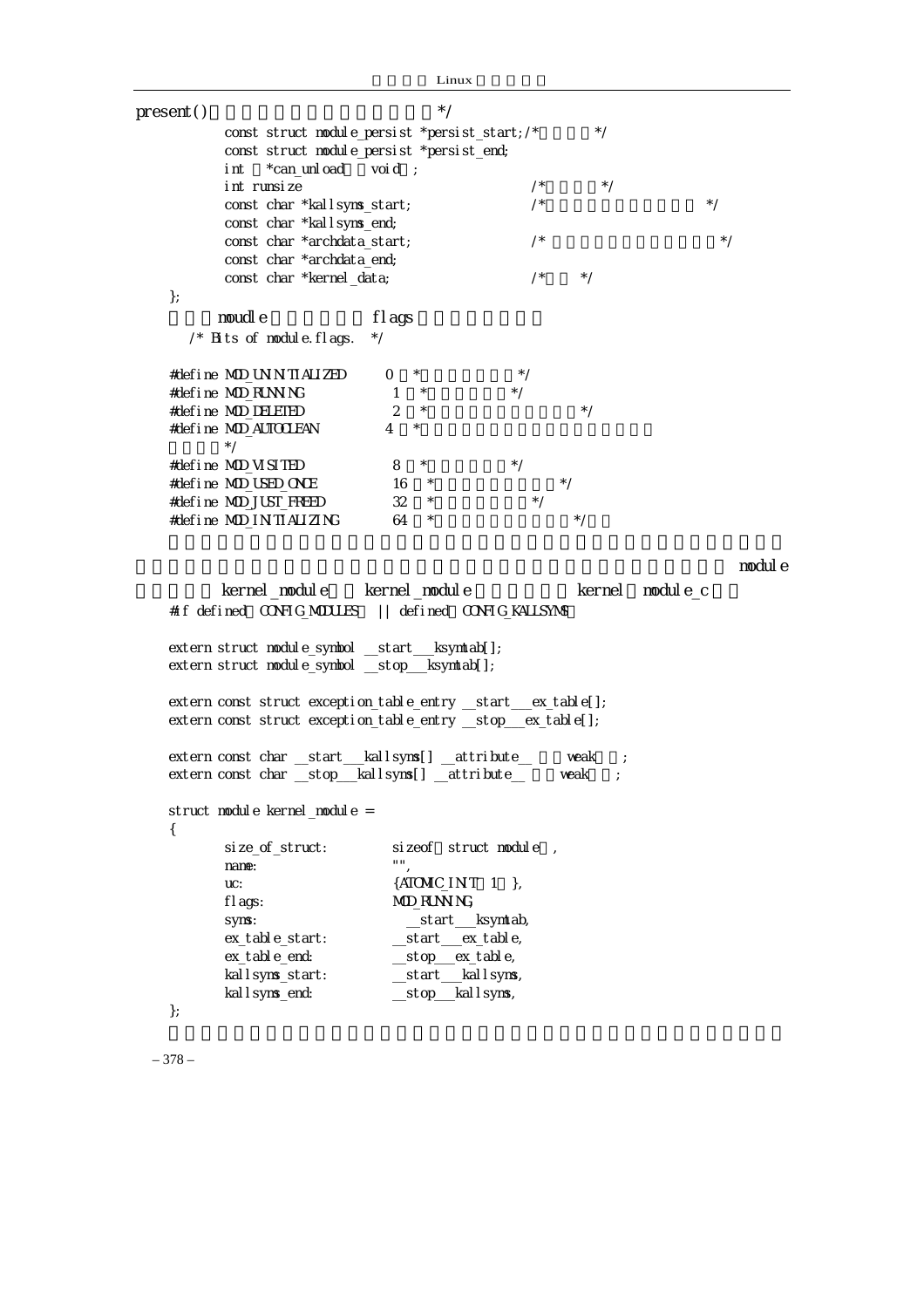– 379 – CONFIG\_MODULES 0 NULL init\_module() cleanup\_module() deps deps refs syms \_\_start\_\_\_ksymtab, nsyms O, init\_module() exception\_table\_entry 都被集中在一个数组中,内核的 exception\_table\_entry 结构数组就为\_\_start\_\_\_ex\_table kernel\_module module nodule module list struct module \*module\_list = &kernel\_module  $10.2.2$  $H\text{O}(\text{NO})$ "insmod" "rmmod" kerneld example the second later net defined a second that the second second and  $k$  and  $k$  and  $k$ /kernel/module.c 1 init\_modules()  $\mathsf{m}$ ain.c – main.c – main.c – main.c – main.c –  $\mathsf{m}$ init\_modules()  $*$  \* Called at boot time \*/ void \_\_init init\_modules(void) { kernel\_module.nsyms = \_\_stop\_\_\_ksymtab - \_\_start\_\_\_ksymtab; arch\_init\_modules &kernel\_module ; }  $\mu$  and the contract text of the contract text of the contract of the contract of the contract of the contract of the contract of the contract of the contract of the contract of the contract of the contract of the contra ksymtab 区段,\_\_start\_\_\_ksymtab 为第 1 个内核符号结构的地址,\_\_stop\_\_\_ksymtab 为最 arch\_init\_modules i386 archinit modules include/i386/module.h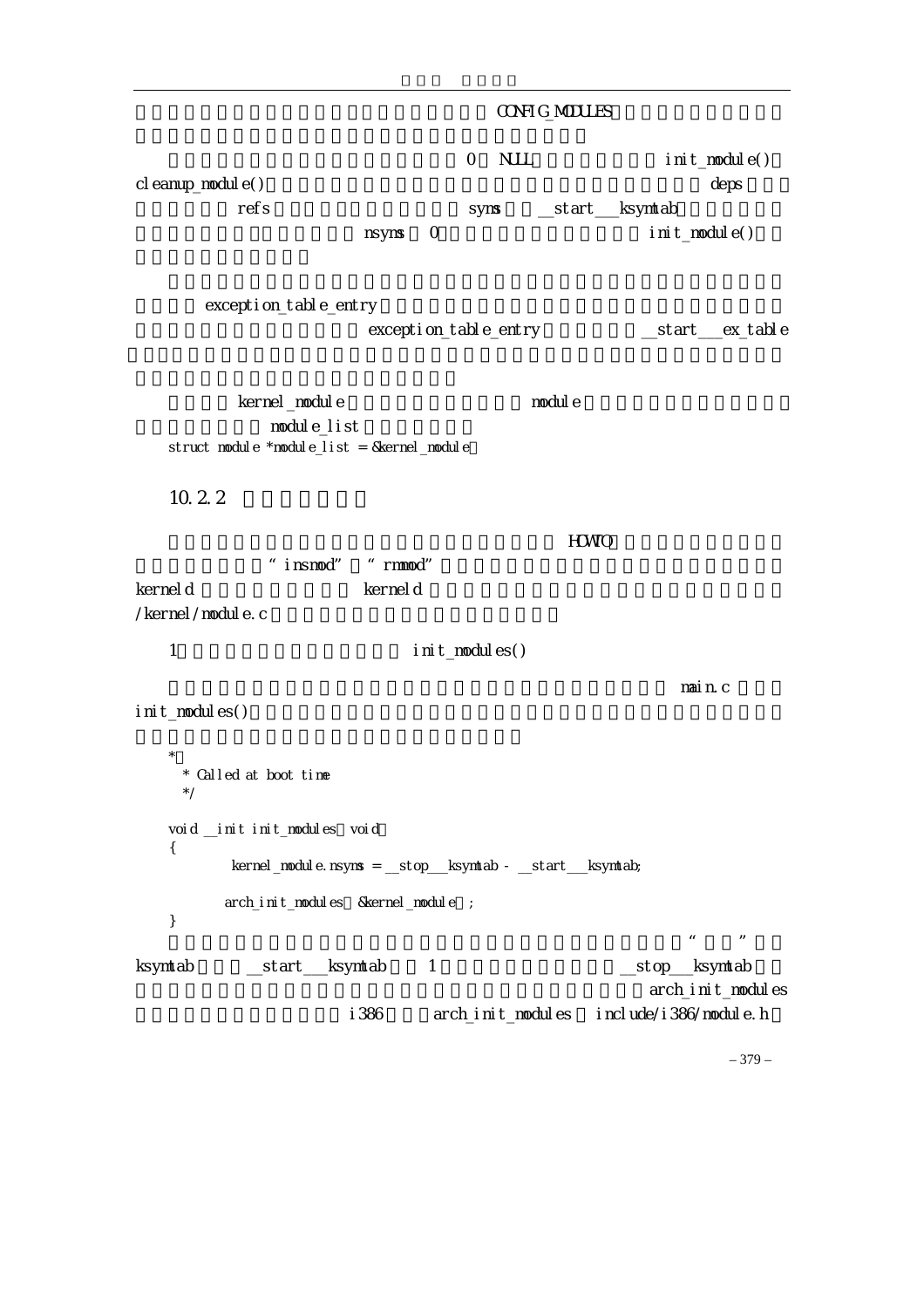```
– 380 – 
    #define arch_init_modules x do { } while 0
            i386
    2\blacksquare\blacksquare insmod \blacksquaresys_create_module()
screate_module
    /*
      * Allocate space for a module. 
       */ 
    asmlinkage unsigned I ong
    sys_create_module const char *name_user, size_t size
    { 
             char *name; 
            long namelen, error;
            struct module *mod;
             unsigned long flags; 
            if ! capable CAP_SYS_MODULE
                    return -EPERM; 
            lock_kernel;
            if n namelen = get_mod_name name_user, &name \leq 0 {
                  error = namelen; goto err0; 
             } 
           if size < sizeof struct module +namelen {
                    error = -EINVAL; 
                    goto err1; 
             } 
           if find_module name != NULL {
                  error = -EEXI ST; goto err1; 
             } 
           if mod = struct module * module_map size == NULL {
                  error = -ENOMM goto err1; 
             } 
            memset mod, 0, sizeof *mod;
            mod-\frac{1}{2} ze_of_struct = sizeof *mod;
            mod\rightarrow name = char * mod + 1;
            mod-\text{si ze} = \text{si ze};
           mencpy char* mod+1, name, namelen+1 ;
            put_mod_name name;
            spin_lock_irqsave &modlist_lock, flags;
```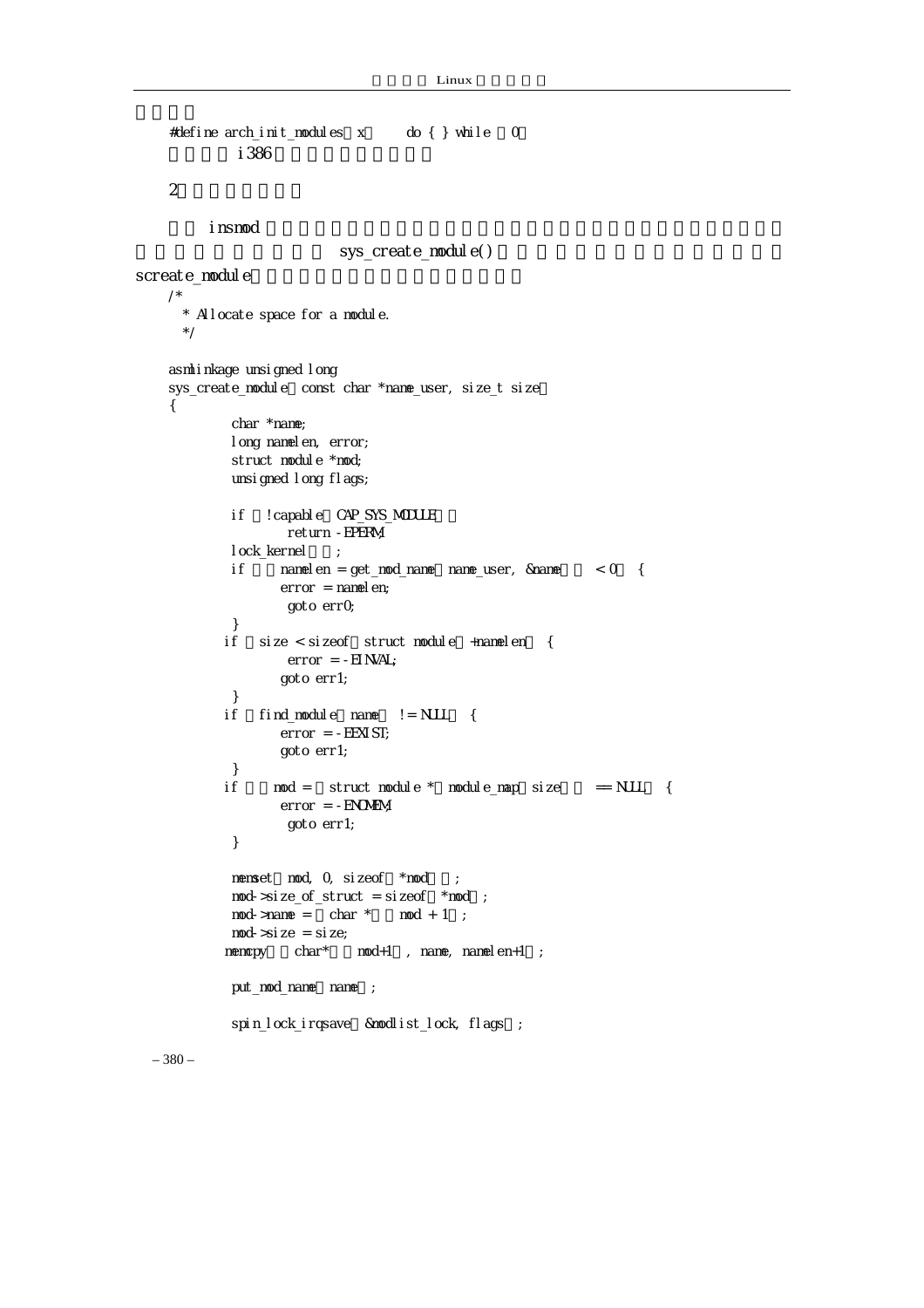```
– 381 – 
           mod\rightarrow next = module\botist;
           module_list = mod; \prime * link it in \primespin_unlock_irqrestore &modlist_lock, flags ;
           error = long mod;
            goto err0; 
   err1: 
           put_mod_name name;
   errOunl ock_kernel ;
            return error; 
   } 
   • capable(CAP_SYS_MODULE)
    • Size \sim module \simsize s• get_mod_name
    • find_module
    • module_map i386 vmalloc()
   • memset module \bullet module \bullet or \bullet module map
                          (nodule module+1 module module module+1)
\blacksquare module \blacksquare\bullet and moudle the state \bullet and \bullet and \bullet and \bullet and \bullet and \bullet and \bullet and \bullet and \bullet and \bullet and \bullet and \bullet and \bullet and \bullet and \bullet and \bullet and \bullet and \bullet and \bullet and \bullet and \bullet and \bullet a
   • put_mod_name() name \overline{\phantom{0}}• module_list
    3 \simsys_create_module
sys_init_module() and init_module()
   asmlinkage long sys_init_module const char *name_user, struct module *mod_user
            name_user hambook name_user hambook
module
   • sys_create_module
\blacksquare module \blacksquare\blacksquare module the matrix matrix \blacksquare module the module \blacksquare\blacksquare module \blacksquare and \blacksquare module the module \blacksquare 2.2 \blacksquare2.4 module \overline{c} module \overline{c}
```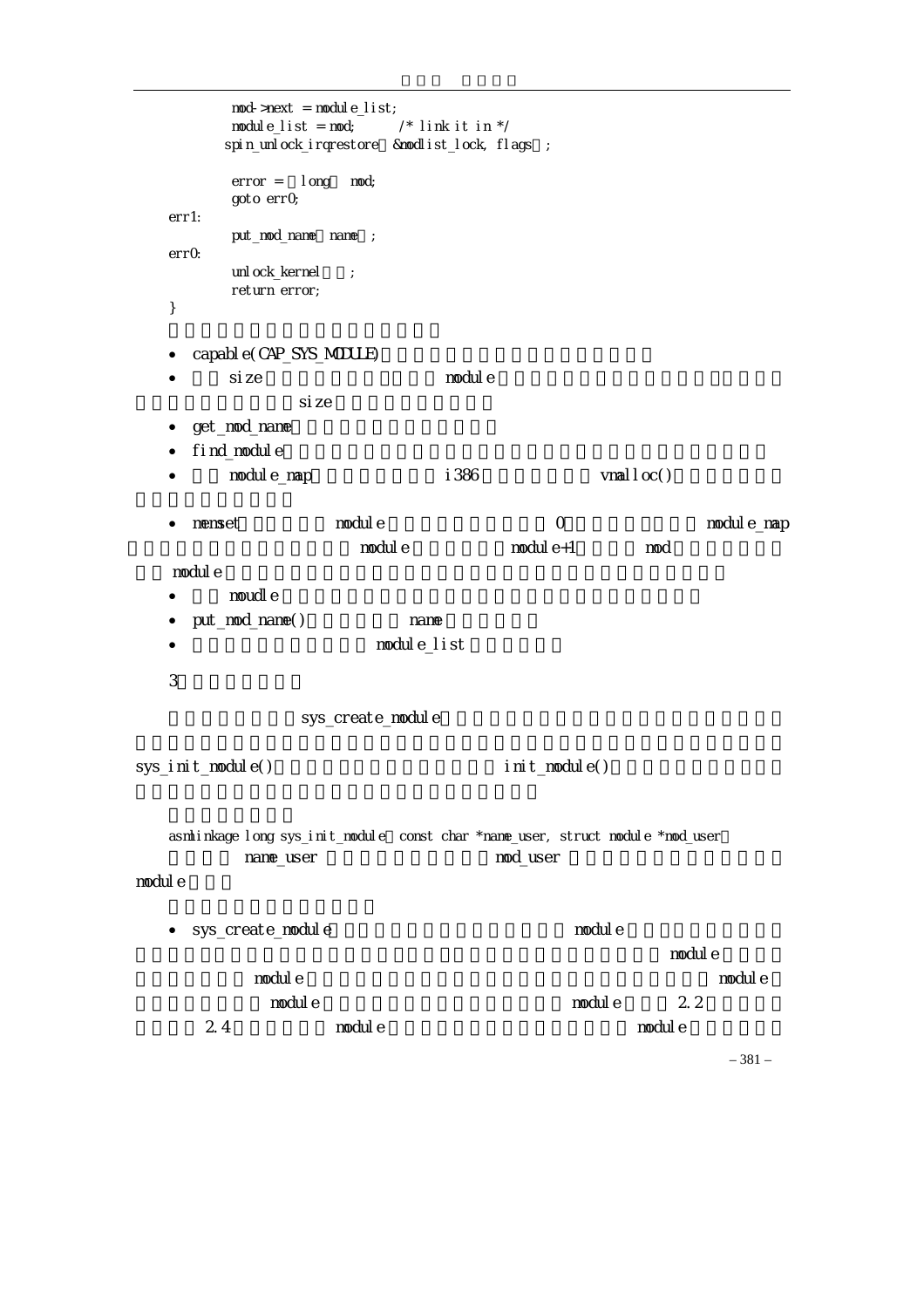|                   |                                                         | Linux              |                    |               |                       |
|-------------------|---------------------------------------------------------|--------------------|--------------------|---------------|-----------------------|
|                   |                                                         |                    | modul e            |               | si ze_of_struct       |
|                   | nodul e                                                 | nodul e            | 2.4                | persist_start |                       |
| nodul e           |                                                         |                    |                    |               | nodul e               |
|                   |                                                         |                    | nodul e            |               |                       |
|                   | nodul e                                                 |                    |                    | nodul e       |                       |
|                   |                                                         |                    |                    |               |                       |
|                   | modul e                                                 |                    |                    |               |                       |
|                   |                                                         |                    | nodul e            | nane_user     |                       |
|                   |                                                         | modul e            |                    |               |                       |
|                   |                                                         |                    |                    |               |                       |
|                   |                                                         |                    |                    |               |                       |
|                   |                                                         |                    |                    |               |                       |
|                   |                                                         |                    |                    |               |                       |
|                   |                                                         |                    |                    | i nsmod       |                       |
| del ete_modul e() |                                                         | nodul e            |                    | moudle_list   |                       |
|                   |                                                         |                    |                    |               |                       |
| i ni t_moudl e    |                                                         |                    |                    | nodul e       | init                  |
|                   |                                                         |                    |                    |               | i ni t_moudl e        |
|                   |                                                         |                    | $\text{mail } n()$ |               |                       |
| $\overline{4}$    | sys_del ete_modul e()                                   |                    |                    |               |                       |
|                   | del ete_modul e()                                       |                    |                    |               | sys_del ete_modul e() |
|                   |                                                         |                    |                    |               |                       |
|                   | asmlinkage long sys_delete_module const char *name_user |                    |                    |               |                       |
|                   | nane_user, nane_user                                    |                    |                    | nane_user     |                       |
|                   |                                                         |                    |                    |               |                       |
| $\mathbf{1}$      |                                                         |                    |                    |               |                       |
|                   |                                                         |                    |                    |               |                       |
|                   |                                                         |                    | refs               |               |                       |
|                   | MOD_IN_USE                                              |                    | $\mathcal{O}$      |               |                       |
|                   |                                                         | cl eanup_modul e() |                    |               |                       |
|                   |                                                         |                    |                    |               |                       |
|                   |                                                         |                    |                    |               | refs                  |
|                   | refs                                                    |                    |                    |               |                       |

– 382 –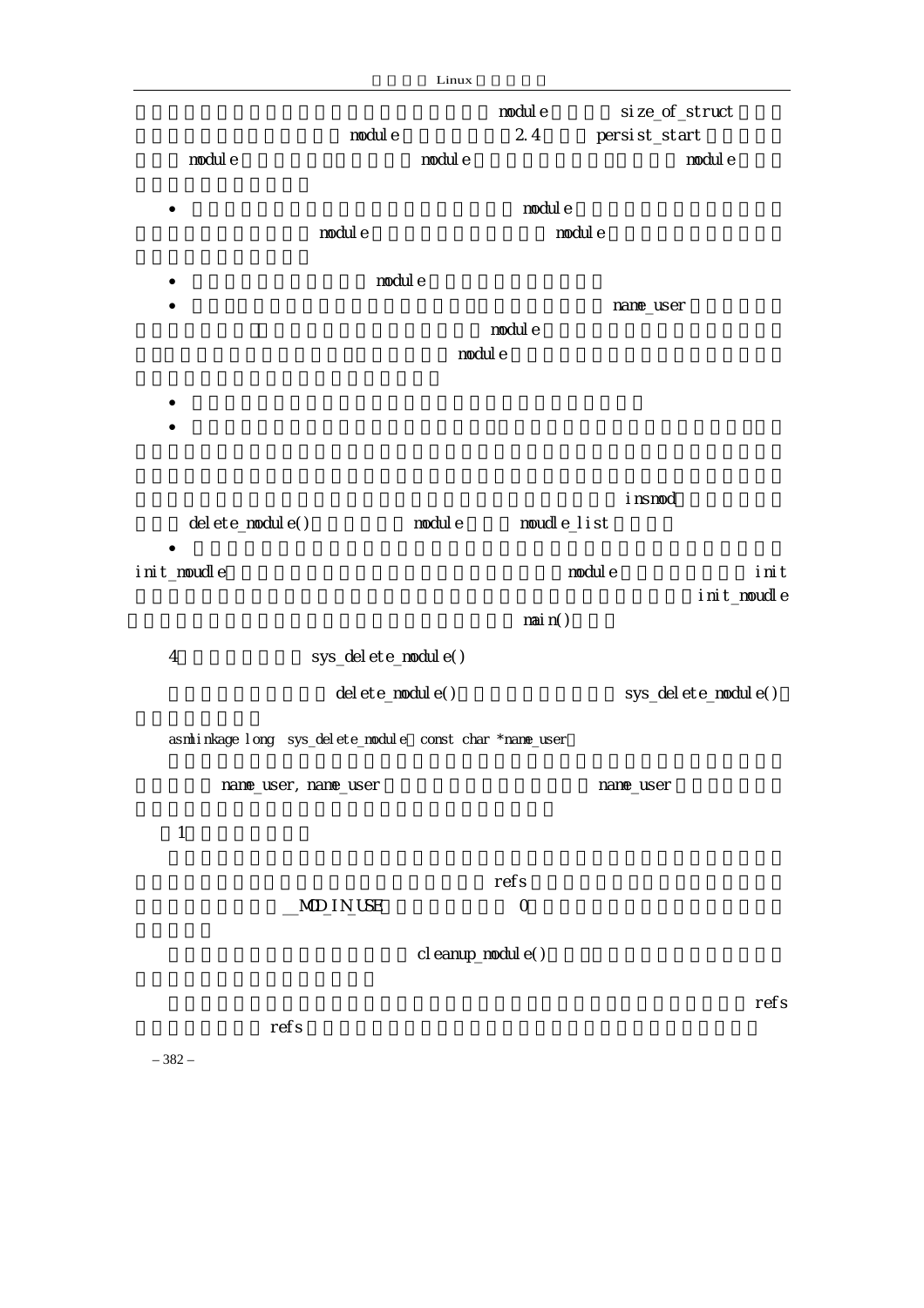```
2name_user
   • 不再被任何模块所依赖。 
                              MOD_AUTOCLEAN
   \bullet• 尚未被开始卸载。 
   \bullet• \blacksquareinit_module create_module delete_module()
                                         query_module()
\blacksquare insmode and rmmod
   5. The request_module()
   \blacksquare insmod \blacksquarepacketrequest_module()
   request_module()函数在 kernel/kmod.c 中: 
      /** 
      * request_module - try to load a kernel module 
        * @module_name: Name of module 
   * 
        * Load a module using the user mode module loader. The function returns 
        * zero on success or a negative errno code on failure. Note that a 
        * successful module load does not mean the module did not then unload 
        * and exit on an error of its own. Callers must check that the service 
        * they requested is now available not blindly invoke it. 
   \star * If module auto-loading support is disabled then this function 
        * becomes a no-operation. 
        */ 
   int request_module const char * module_name
   { 
             pid_t pid; 
           int waitpid_result; 
           sigset_t tmpsig; 
          int i; 
         static atomic_t kmod_concurrent = ATOMIC_INT 0 ;
     #define MAX_KMOD_CONCURRENT 50 /* Completely arbitrary value - KAO */ 
           static int kmod_loop_msg; 
          \prime* Don't allow request_module before the root fs is mounted! */
          if \t! curvent-<i>s</i>-<i>s</i> -<i>s</i> to t \t\t
```
– 383 –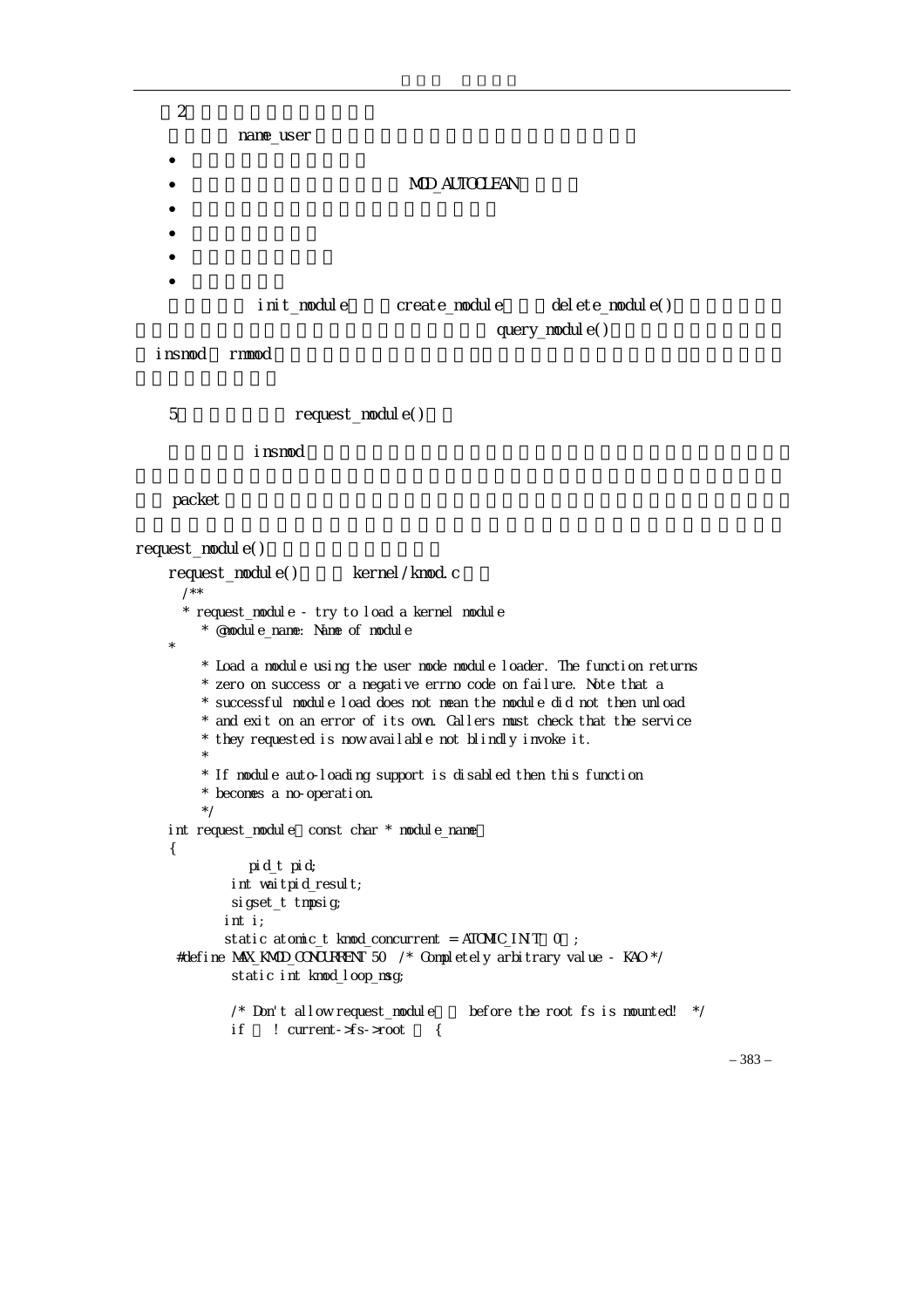```
printk KERN_ERR "request_module[%s]: Root fs not mounted\n", module_name ;
               return -EPERM; 
             } 
            /* If modprobe needs a service that is in a module, we get a recursive 
            * loop. Limit the number of running kmod threads to max_threads/2 or 
                 * MAX_KMOD_CONCURRENT, whichever is the smaller. A cleaner method 
                   * would be to run the parents of this process, counting how many times 
            * kmod was invoked. That would mean accessing the internals of the 
                  * process tables to get the command line, proc_pid_cmdline is static 
                  * and it is not worth changing the proc code just to handle this case. 
                  * KAO. 
                  */ 
                i = max threads/2;
               if (i > MAX_KMOD_CONCURRENT) 
                        i = MAX_KMOD_CONCURRENT; 
               atomic_inc &kmod_concurrent ;
              if atomic_read &kmod_concurrent > i {
                       if km\texttt{od} loop msq++ < 5printk KERN_ERR
                            "kmod: runaway modprobe loop assumed and stopped\n"); 
                       atomic_dec &kmod_concurrent;
                        return -ENOMEM; 
                } 
               pid = kernel_thread exec_modprobe, void* module_name, 0;
              if pid < 0 {
                      printk KERN_ERR "request_module[%s]: fork failed, errno %d\n", module_name,
-pi d;
                       atomic_dec &kmod_concurrent ;
                       return pid; 
                } 
               /* Block everything but SIGKILL/SIGSTOP */
               spin_lock_irq &current->sigmask_lock ;
               tmpsig = current->blocked;
               siginitsetinv & current->blocked, sigmask SIGKILL | sigmask SIGS- TOP ;
               recalc sigpending current :
               spin_unlock_irq &current->sigmask_lock;
               waitpid_result = waitpid pid, NULL, \angleWCLONE ;
               atomic_dec &kmod_concurrent;
               \frac{\prime}{\sqrt{2}} Allow signals again. \frac{\prime}{\sqrt{2}}spin_lock_irq & current->sigmask_lock;
               current->blocked = tmpsig;
              recal c_si gpending current ;
              spin_unlock_irq &current->sigmask_lock;
             if vaitpid_result != pid {
      printk KERN_ERR "request_module[%s]: waitpid %d,... failed, errno %d\n",
                              module_name, pid, -waitpid_result);
```

```
– 384 –
```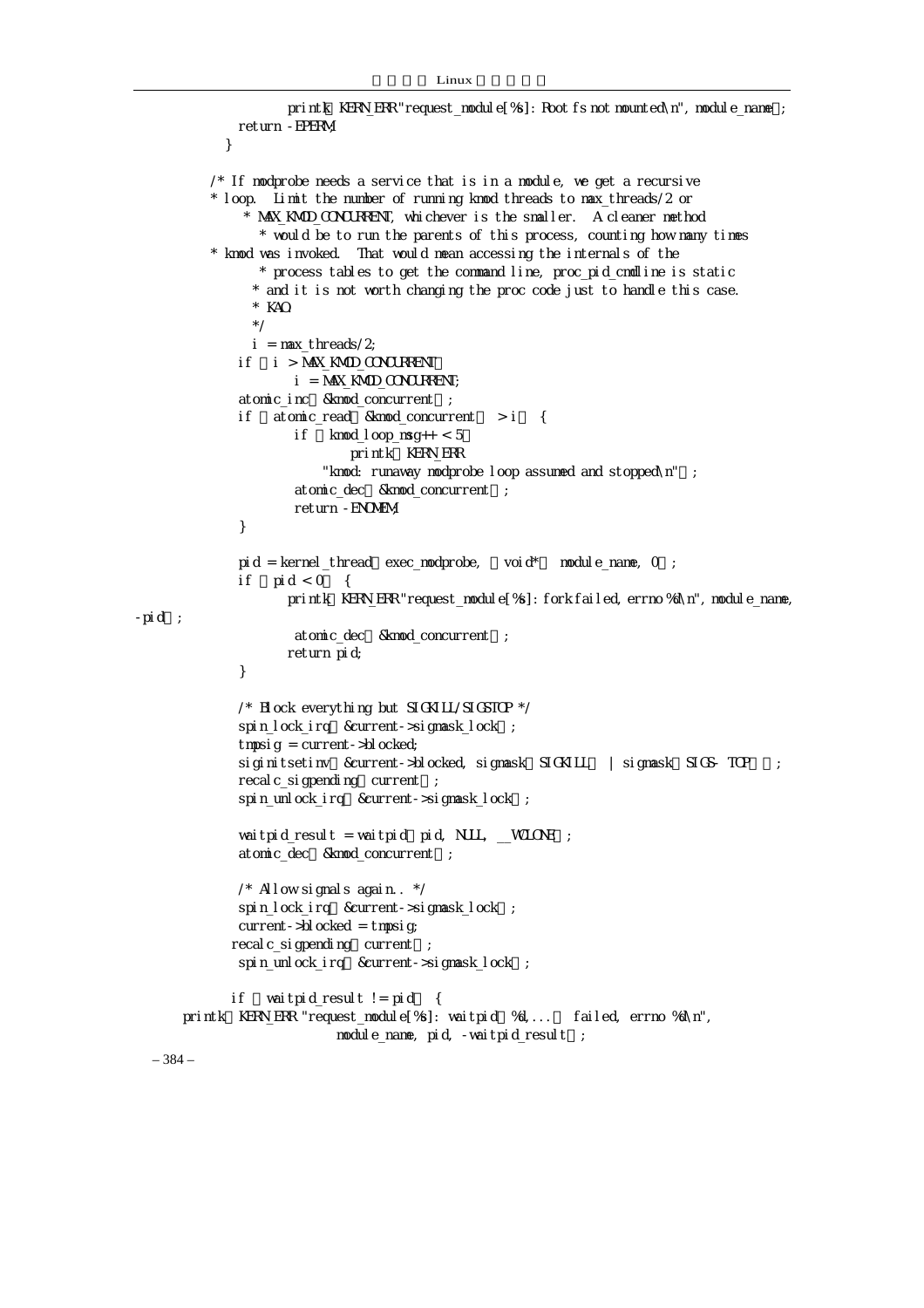| return O       |                                                                                                                 |                                                                                                                                                                                |
|----------------|-----------------------------------------------------------------------------------------------------------------|--------------------------------------------------------------------------------------------------------------------------------------------------------------------------------|
|                |                                                                                                                 |                                                                                                                                                                                |
| request_module |                                                                                                                 |                                                                                                                                                                                |
| request_module |                                                                                                                 |                                                                                                                                                                                |
| $N\$ - $DOS$   | fat<br>fat                                                                                                      |                                                                                                                                                                                |
|                |                                                                                                                 |                                                                                                                                                                                |
|                |                                                                                                                 |                                                                                                                                                                                |
|                |                                                                                                                 |                                                                                                                                                                                |
|                |                                                                                                                 |                                                                                                                                                                                |
|                |                                                                                                                 |                                                                                                                                                                                |
|                |                                                                                                                 | execve()                                                                                                                                                                       |
|                |                                                                                                                 |                                                                                                                                                                                |
|                | SI GKI LL<br>SI GSTOP                                                                                           |                                                                                                                                                                                |
|                |                                                                                                                 | wai tpi d                                                                                                                                                                      |
|                |                                                                                                                 |                                                                                                                                                                                |
| exec_modprobe  |                                                                                                                 | $\pmb{\mathit{u}}$                                                                                                                                                             |
|                |                                                                                                                 |                                                                                                                                                                                |
|                |                                                                                                                 |                                                                                                                                                                                |
|                |                                                                                                                 |                                                                                                                                                                                |
|                |                                                                                                                 |                                                                                                                                                                                |
|                |                                                                                                                 |                                                                                                                                                                                |
|                |                                                                                                                 |                                                                                                                                                                                |
|                |                                                                                                                 | $\overline{2}$                                                                                                                                                                 |
|                |                                                                                                                 |                                                                                                                                                                                |
|                |                                                                                                                 |                                                                                                                                                                                |
|                |                                                                                                                 | kernel d                                                                                                                                                                       |
|                |                                                                                                                 |                                                                                                                                                                                |
|                |                                                                                                                 |                                                                                                                                                                                |
|                |                                                                                                                 |                                                                                                                                                                                |
|                |                                                                                                                 |                                                                                                                                                                                |
|                |                                                                                                                 | $-385-$                                                                                                                                                                        |
|                | fat<br>exec_modprobe<br>/sbi n/modprobe<br>exec_modprobe<br>10.3<br>$\mathbf{1}$<br>kernel d<br>kernel d<br>PPP | fat<br>knod_concurrent<br>MAX_KMOD_CONCURRENT<br>max_therads<br>kernel_thread()<br>modpr obe<br>wai tpi d<br>prink()<br>i nsmod<br>IPC Inter-Process Communication<br>kernel d |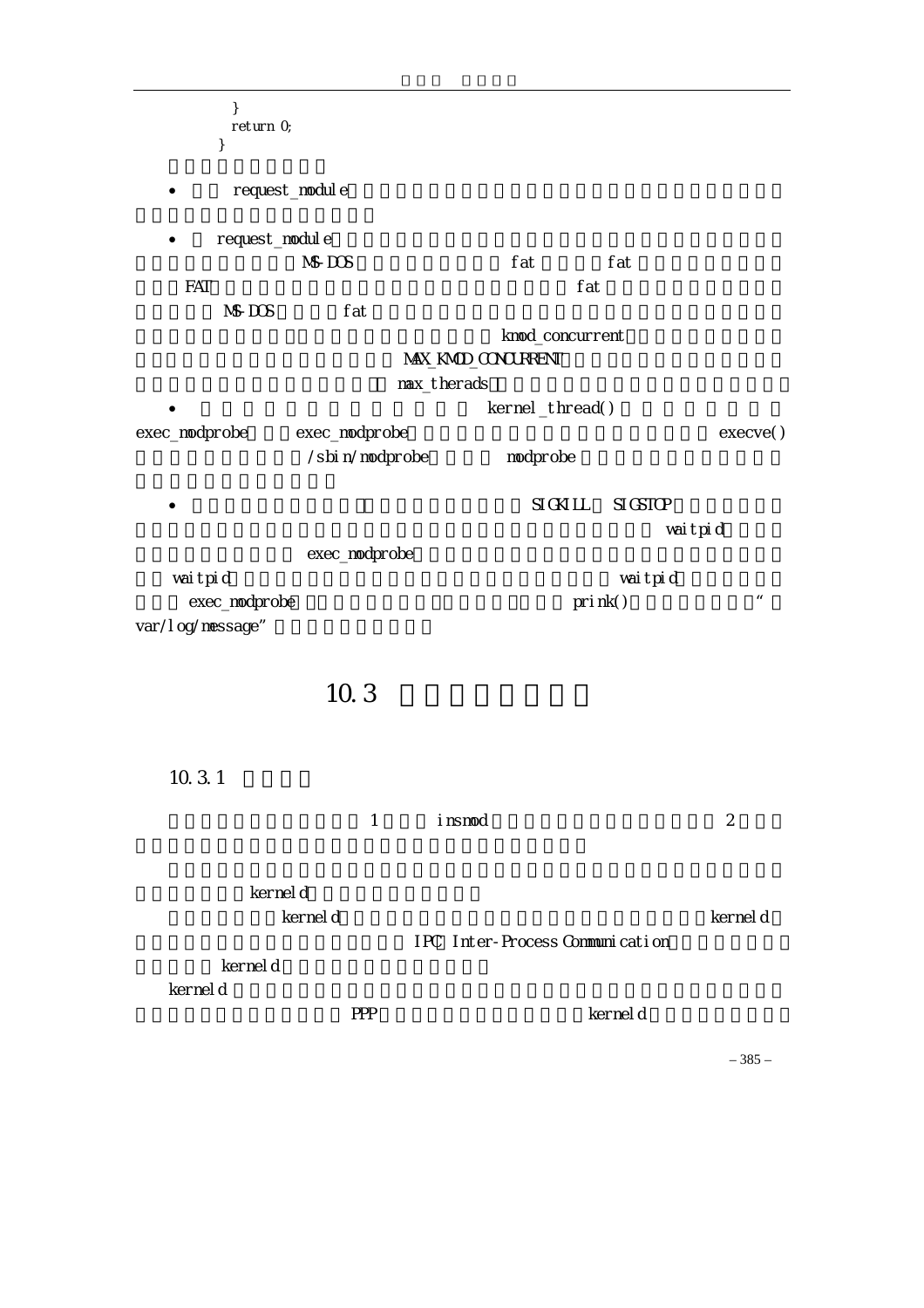|                           |                              | Linux                |               |
|---------------------------|------------------------------|----------------------|---------------|
|                           | i nsmod                      | kernel d             |               |
| i nsmod                   |                              |                      |               |
|                           | /lib/modules/kernel-version/ |                      |               |
|                           |                              | <b>ELF</b><br>a. out | i nsmods      |
|                           | sbi n                        |                      |               |
| $\mathbf{1}$              |                              |                      |               |
| $\overline{2}$            |                              |                      | /lib/modules  |
| kernel - versi on/        |                              |                      |               |
| 3                         |                              | modul e              | create_       |
| module( )                 |                              |                      |               |
| $\overline{4}$            | <b>CM_MODULES</b>            | query_nodul e()      |               |
| 5                         | <b>CIVILSYMBOL</b>           | query_modul e()      |               |
| 6                         |                              | create_module()      |               |
| $\overline{7}$            |                              | nodul e              |               |
| init_module()             | nodul e                      | init                 | init_module() |
|                           |                              | cl eanup_modul e()   | cl eanup      |
|                           | cl eanup_modul e()           |                      |               |
| 8                         | init_module()                |                      |               |
| 9                         |                              |                      |               |
|                           |                              | /sbi n/rmmod         |               |
| $\mathbf{1}$              |                              |                      |               |
| $\overline{2}$            | <b>CM_MODULES</b>            | query_nodul e()      |               |
| $\ensuremath{\mathsf{3}}$ | <b>CM_REFS</b>               | query_modul e()      |               |
| $\overline{4}$            | del ete_modul e()            |                      |               |
| 10.3.2                    |                              |                      |               |
|                           |                              |                      |               |
|                           |                              | i nsmod<br>r mmod    |               |
|                           |                              |                      | man           |
|                           |                              |                      |               |
|                           |                              |                      |               |
|                           | insmod serial.o              |                      |               |

– 386 –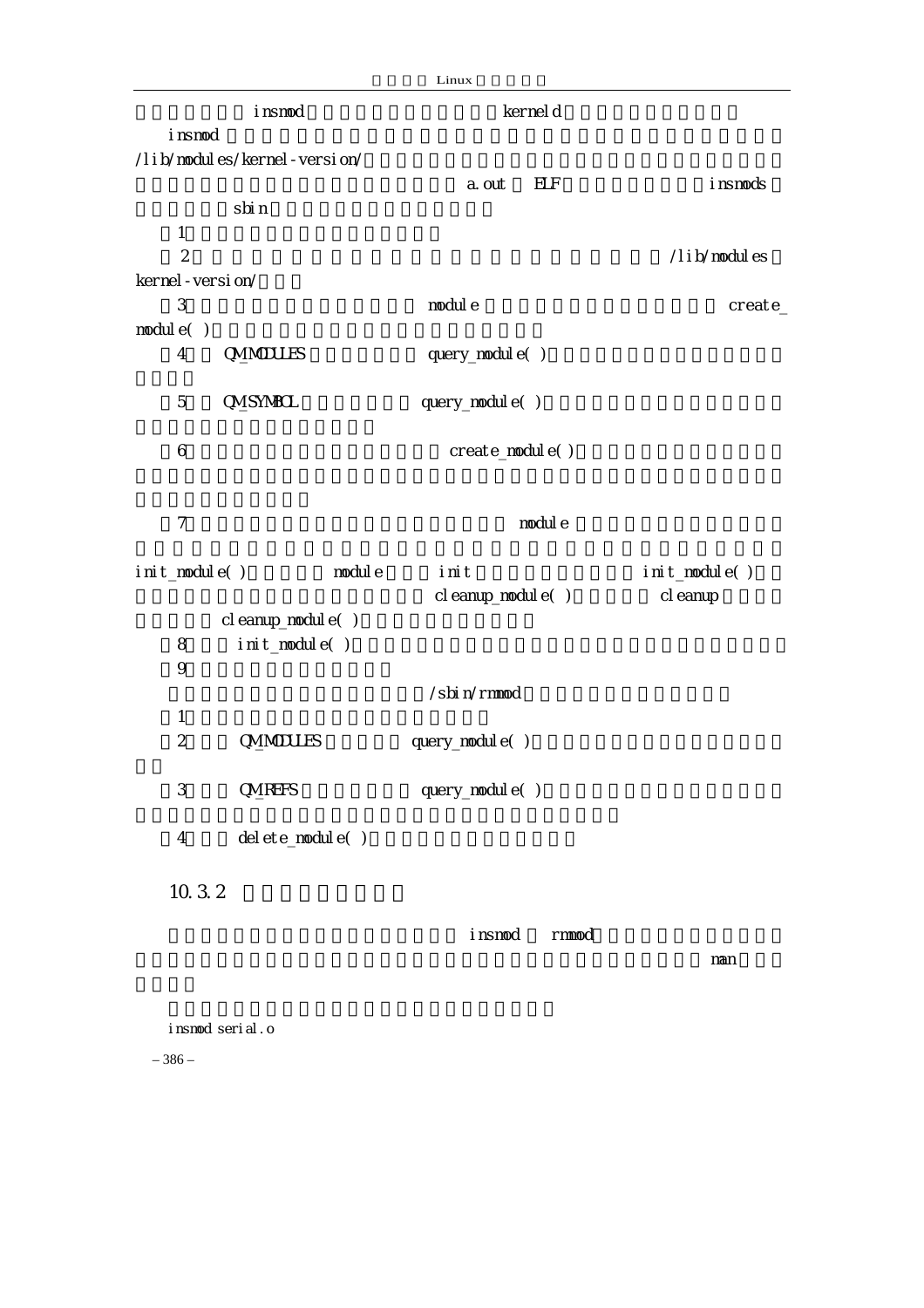serial.o

msdos.o msdos.o: unresolved symbol fat\_date\_UNIX2dos msdos.o: unresolved symbol fat\_add\_cluster1 msdos.o: unresolved symbol fat\_put\_super ...  $\overline{\text{nsdos. o}}$  is a model of  $\overline{\text{nsds}}$  or  $\overline{\text{nsds}}$ /proc/ksyms,从中就可以发现内核移出的所有符号,但找不到"fat\_date\_unix2dos"符号。  $msd$  os  $\sim$   $msd$  os  $\sim$   $0$ fat.o insmod fat.o /proc/modules msdos 5632 0 unused fat 30400 0 [msdos] depmod modprobe insmod " kernel/module version mismatch"  $1/O$  IRQ,  $1/OP$  insmod ne.o io=0x400 irq=10  $NE2000$   $1/0$ 0x400 RQ 10 insmod Linux Linux Linux Linux HOWTO  $\cup$ SB  $\cup$ SB  $\cup$ SB  $\cup$ SB  $\cup$ SB  $\cup$ SB  $\cup$ SB  $\cup$ SB  $\cup$ SB  $\cup$ SB  $\cup$ SB  $\cup$ SB  $\cup$ SB  $\cup$ SB  $\cup$ SB  $\cup$ SB  $\cup$ SB  $\cup$ SB  $\cup$ SB  $\cup$ SB  $\cup$ SB  $\cup$ SB  $\cup$ SB  $\cup$ SB  $\cup$ SB  $\cup$ SB  $\cup$ SB  $\cup$ SB  $\cup$ SB  $\cup$ SB  $\cup$ SB  $\cup$ 该模块的文件名是 usbcore.o,这看起来与可装入模块的文件名 usbcore.o 完全一样,但是  $i$  nsmod  $i$ usbcore.o: couldn't find the kernel version this module was compiled for insmod usbcore.o rmmod, and the research research research in the second research in the second research in the second research in the second research in the second research in the second research in the second research in the second resea rmmod ne

– 387 –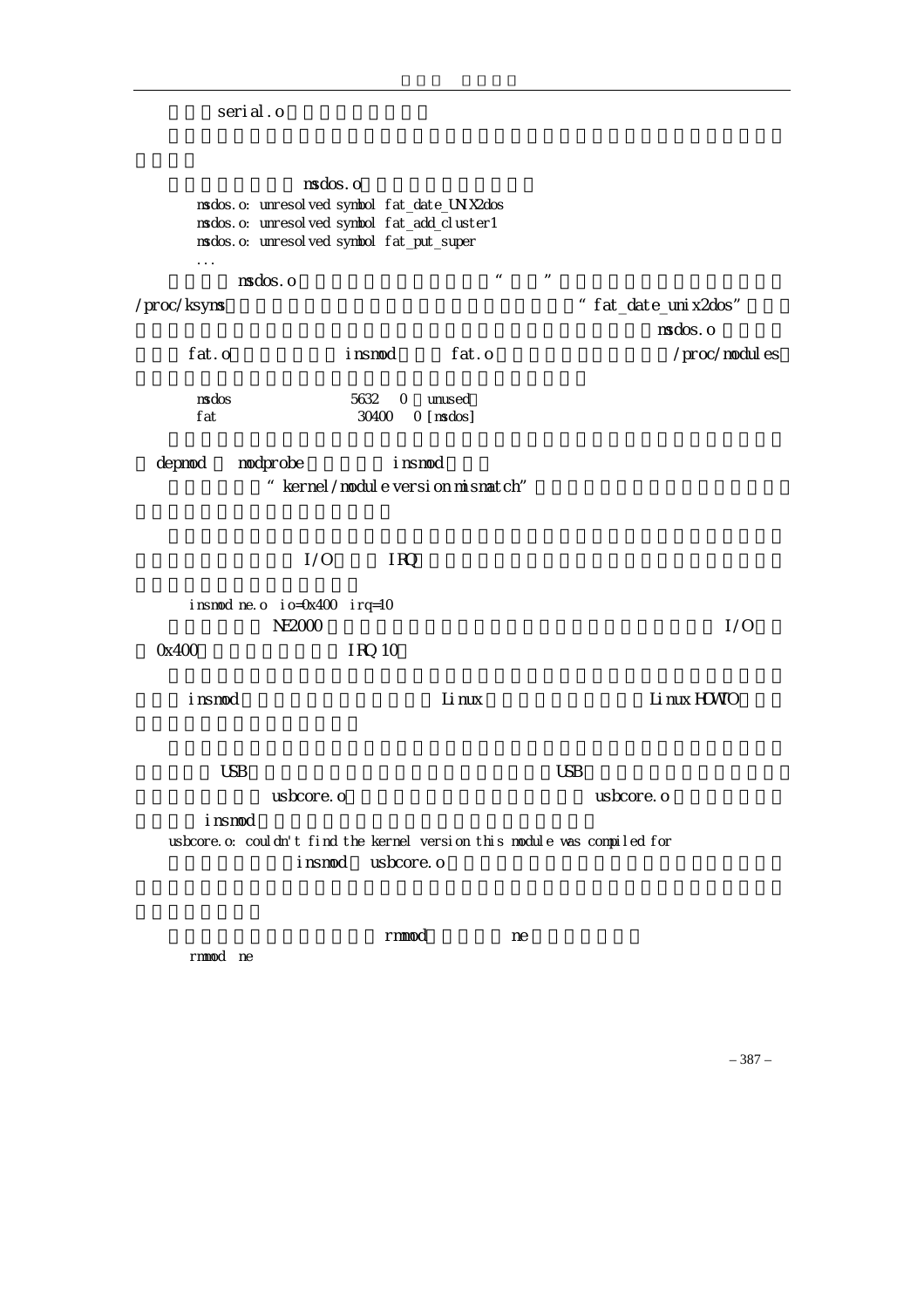| Linux                                                                                                       |                                          |
|-------------------------------------------------------------------------------------------------------------|------------------------------------------|
| 10.4                                                                                                        |                                          |
| 20 22 22 24                                                                                                 | API                                      |
| 10.4.1                                                                                                      |                                          |
|                                                                                                             | $\pmb{\mu}$<br>$\overline{u}$            |
| mydriver.o Linux 2 2 1<br>222<br>nydriver.o                                                                 | Li nux<br>222                            |
|                                                                                                             |                                          |
| mydriver.o<br>modinfo<br>Li nux 2 2 1                                                                       | " $2 2 1"$ mydriver. o<br>222<br>i nsmod |
| Linux 221 222                                                                                               | mydriver.o                               |
| mydri ver. o                                                                                                |                                          |
| insmod - f insmod                                                                                           |                                          |
| i nsmod                                                                                                     |                                          |
|                                                                                                             | CONFIG_MODVERSIONS                       |
| - D CONFIG_MODVERSIONS                                                                                      | EXPORT_SYMBOL                            |
| register_chrdev                                                                                             | $\mathsf{C}$                             |
| #define register_chrdev register_chrdev_Rc8dc8350<br>register_chrdev<br>register_chrdev<br>regi ster_chrdev |                                          |
| register_chrdev_Rc8dc8350                                                                                   | register_chrdev<br>$\mathsf{C}$          |
|                                                                                                             |                                          |

– 388 –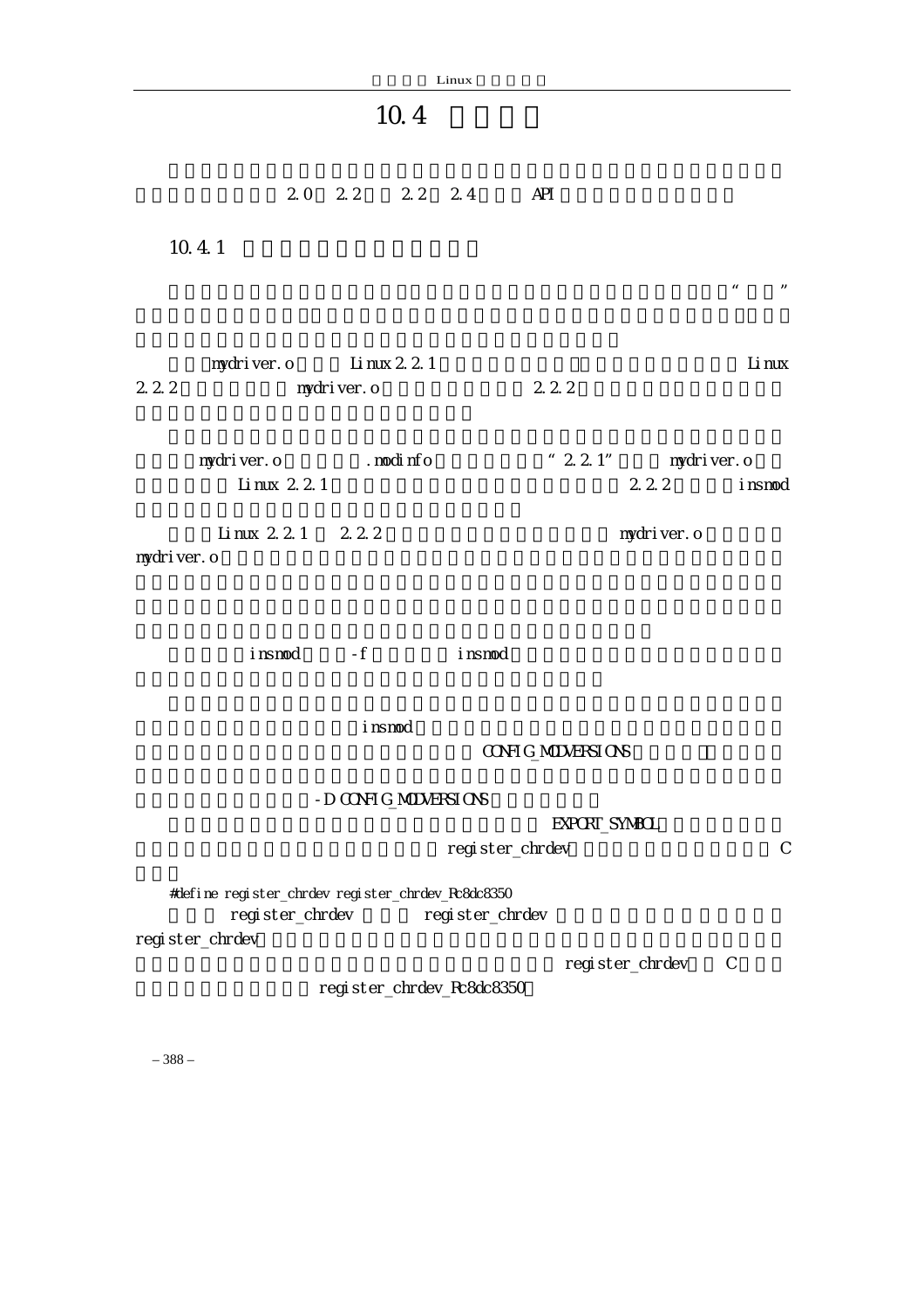| 10.4.2                                                                                                         | 20 22             | API                                                               |                                                             |                 |
|----------------------------------------------------------------------------------------------------------------|-------------------|-------------------------------------------------------------------|-------------------------------------------------------------|-----------------|
| Linux 20                                                                                                       | 2 <sub>2</sub>    | <b>API</b>                                                        | <b>API</b>                                                  |                 |
| 1                                                                                                              |                   |                                                                   |                                                             |                 |
| Li nux 2 1. x                                                                                                  |                   | Li uns                                                            |                                                             |                 |
| $memory_t$ of s()                                                                                              |                   |                                                                   | verify_area()                                               | verify_area()   |
| 21.x                                                                                                           |                   |                                                                   | <b>SNP</b>                                                  |                 |
| verify_area()                                                                                                  |                   |                                                                   |                                                             |                 |
| copy_to_user<br>i f<br>ubuff<br>copy_to_user()<br>i f<br>copy_from_user                                        |                   | ubuff, kbuff, length<br>kbuff<br>- EFAULT<br>kbuff, ubuff, length | copy_to_user()<br>return - EFAULT;<br>0<br>return - EFAULT; | I ength         |
| $\overline{2}$                                                                                                 |                   | verify_area()                                                     |                                                             |                 |
| 2 1.42                                                                                                         | $\overline{4}$    |                                                                   | dcache                                                      |                 |
|                                                                                                                |                   | file_operations                                                   |                                                             | struct i node * |
| struct dentry *<br>struct i node *i node = dentry->d_i node;<br>$d$ entry                                      |                   |                                                                   | i node<br>file_operations                                   | i node          |
| i node<br>$d$ entry                                                                                            |                   |                                                                   |                                                             |                 |
| dentry<br>struct dentry *dentry = file->f_dentry;<br>file<br>22x<br>loff_t llseek struct file *, loff_t, int ; | $d$ entry<br>file |                                                                   | struct file *                                               |                 |

– 389 –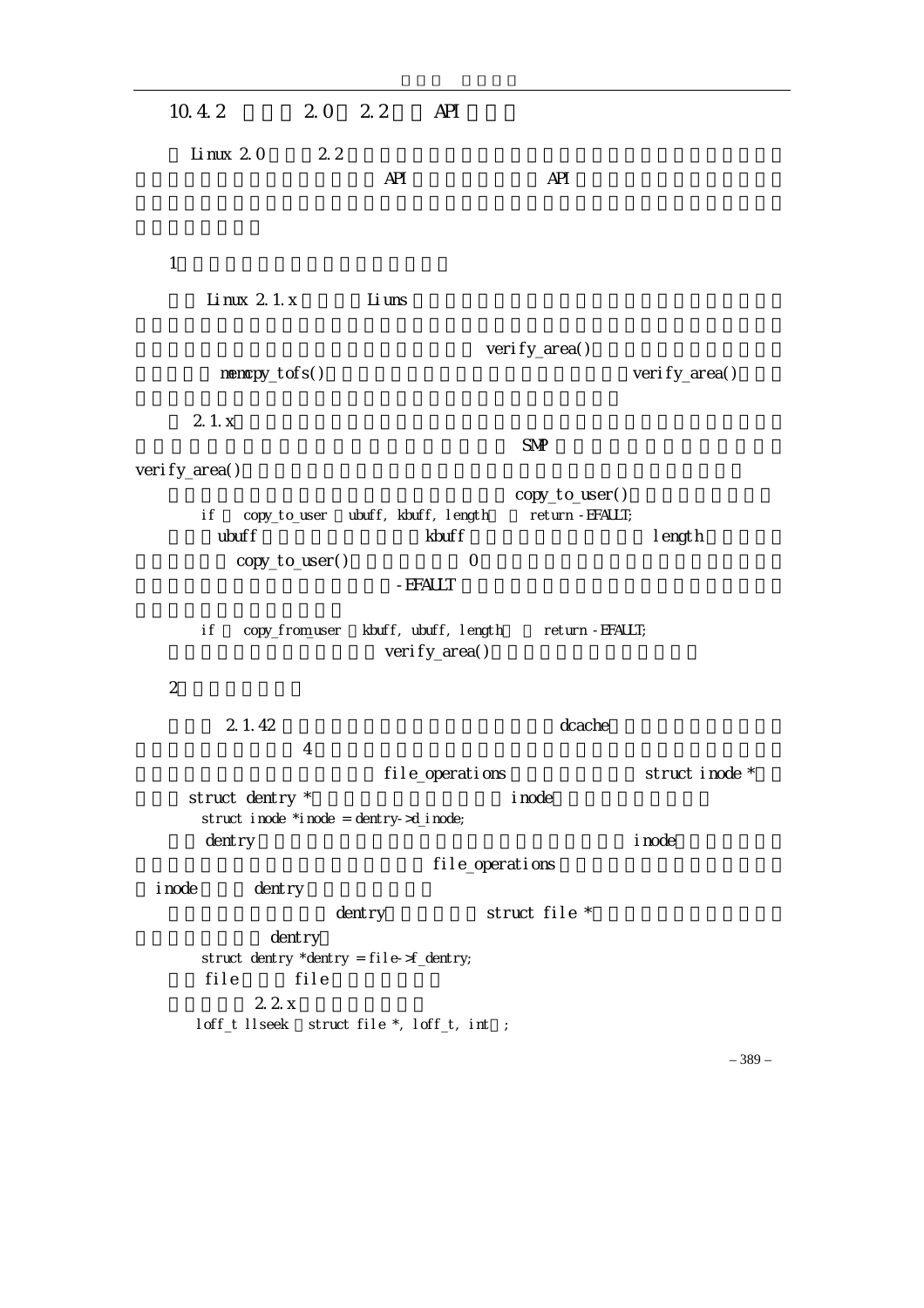```
Linux
```

```
ssize_t read struct file *, char *, size_t, loff_t *;
     ssize_t write struct file *, const char *, size_t, loff_t *;
     int readdir struct file *, void *, filldir_t ;
     unsigned int poll struct file *, struct poll_table_struct *;
     int ioctl struct inode *, struct file *, unsigned int, unsigned long;
     int mmap struct file *, struct vm_area_struct *;
   int open \, struct inode ^*, struct file ^* ;
   int flush struct file *;
     int release struct inode *, struct file *;
     int fsync struct file *, struct dentry * ;
     int fasync int, struct file *, int ;
     int check_media_change kdev_t dev;
     int revalidate kdev_t dev ;
     int lock struct file *, int, struct file_lock *;
               file_operations
   static struct file_operations mydev_fops = { 
       open: mydev_open, 
      rel ease: mydev_close,
       read: mydev_read, 
       write: mydev_write, 
   }; 
   \rm qcc MULL
                   Linux 2.2 pread() pwrite()
\blacksquare seek()
           \text{pred}() \quad \text{pwi} \text{ite}()read() write() 4
\alpha of fset \alphallseek() read() write()
       if (ppos != &file->f_pos) return –ESPIPE 
      ppos offset file struct file
read() write()          offset file->f_pos       pread()
 pwrite() offset ppos
   \mathsf{ppos}3.信号的处理 
          \sin gnal _pending() \sin 2.0 \sinif current->signal & ~current->blocked
   2.2if signal_pending current
```
– 390 –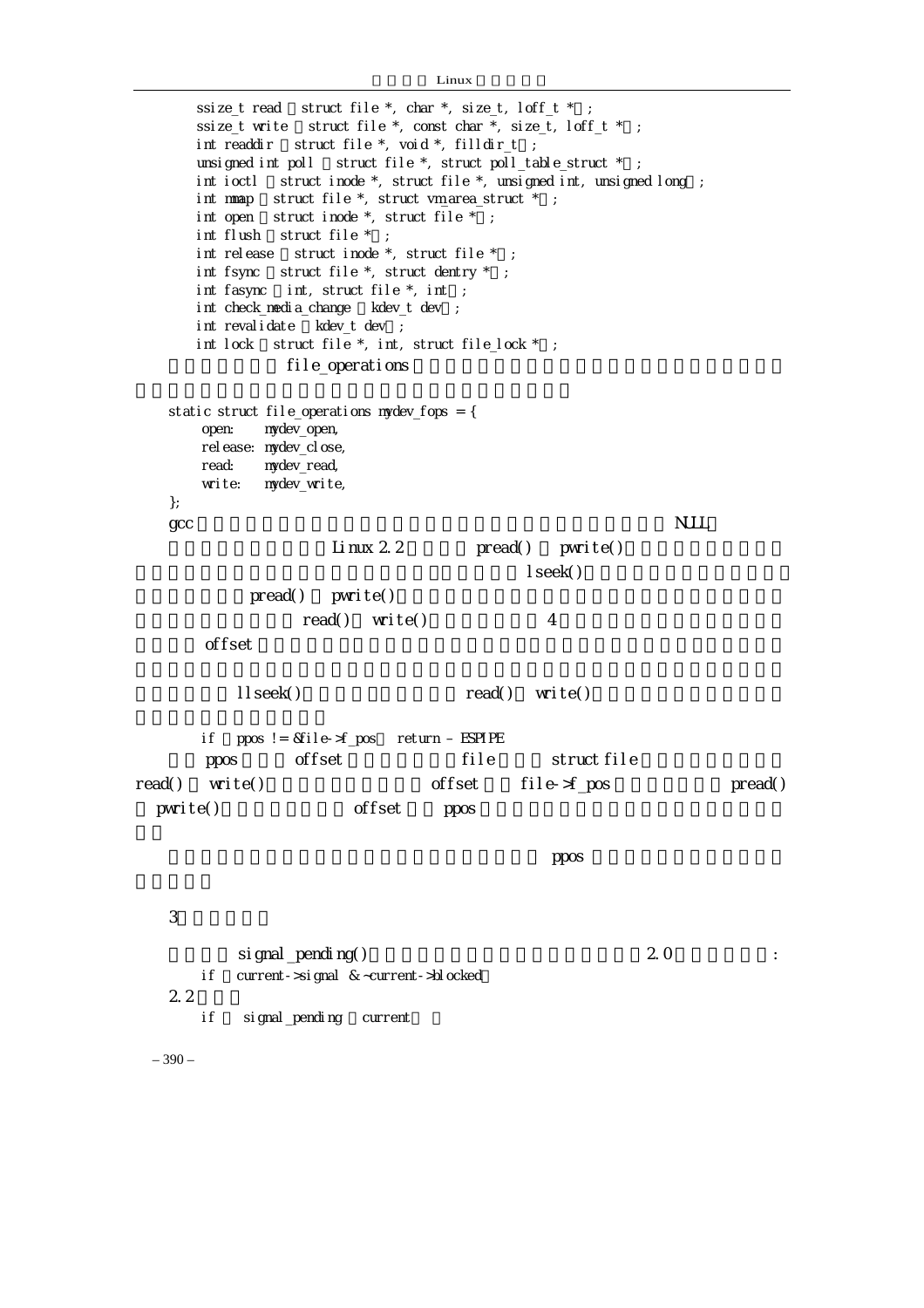## $4$   $1/0$

|                   | МB          | PCI |                 |             |
|-------------------|-------------|-----|-----------------|-------------|
|                   |             |     | 3GB             | Li nux      |
|                   | vremap      |     | $i$ or emap()   |             |
|                   |             |     |                 |             |
| $5 \frac{\pi}{9}$ |             |     |                 |             |
| sel ect()         | pol( )      |     |                 |             |
|                   | 1/0         |     | sel $ect()$     |             |
| sel ect()         | Li nux $20$ |     | file_operations | sel $ect()$ |
|                   | Li nux $22$ |     | pol( )          |             |
|                   |             |     |                 |             |

 $6\,$ 

```
static int mydata \Boxinitdata = 0;
       __initfunc(void myfunc (void)) 
       { 
        } 
   \Boxinitdata \Boxinitfunc ''\mathbf i init \mathbf i7.定时的设定 
                            Linux 2.0
         current->timeout = jiffies + timeout; 
        schedule ;
   Li nux 22
       tineout = schedule_tineout tineout;
                                                   Linux 2.0
        current->timeout = jiffies + timeout; 
       interruptible_sleep_on &wait ;
   Linux 22
       timeout = interruptible_sleep_on_timeout &wait, timeout ;
```
– 391 –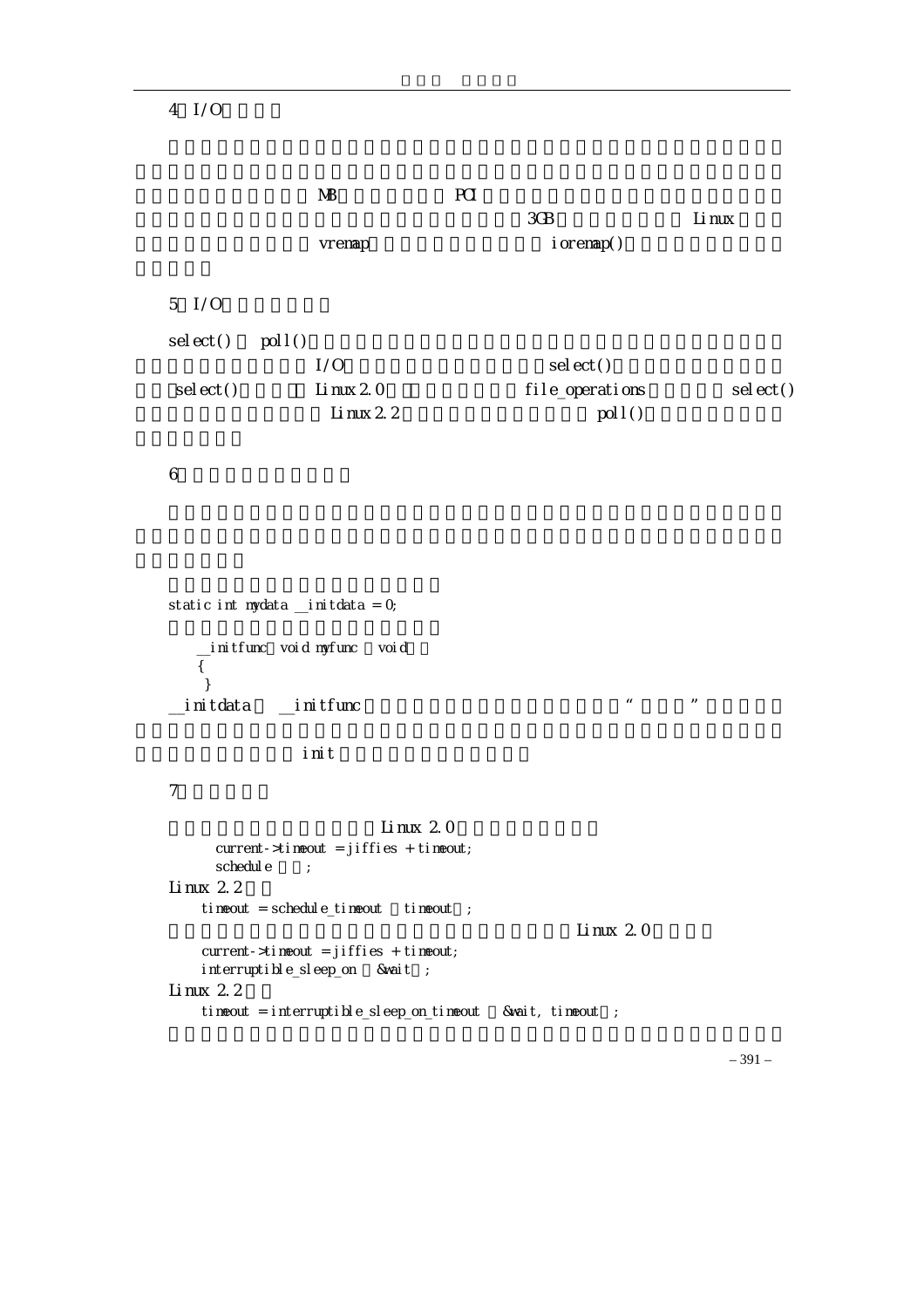linux 2.2 x

8.向后兼容的宏

```
Linux 2.0x#include < inux/version.h>
     #i fndef KERNEL VERSION
     # define KERNEL_VERSION a, b, c a \ll 16 + b \ll 8 + c #endif 
     #if LI NUX_VERSI ON_CODE < KERNEL_VERSI ON 2, 1, 0 # include <linux/mm.h> 
     static inline unsigned long copy_to_user void *to, const void *from,
                     unsigned I ong n
      { 
        if !verify_area VERIFY_VRITE, to, n return n;
        memcpy_tofs to, from, n ;
         return 0; 
       } 
      static inline unsigned long copy_from_user void *to, const void *from,
                       unsigned long n) 
      { 
         if !verify_area VERIFY_READ, from, n return n;
         memcpy_fromfs to, from, n ;
          return 0; 
       } 
       # define __initdata 
      # define __initfunc func func
      #else 
      # include <asm/uaccess.h> 
     #endif
      #ifndef signal_pending 
     # define signal pending p p ->signal \& \sim p ->blocked
     #endif
   10.4.3 2.2 2.4
           Linux 2.0 2.42.0 2.2 API 2.2 2.4
   1 DevFS
   DevFS Linux 2.4 \blacksquareUNX/Iinux /dev
\sqrt{\rm dev}\alpha dev \alpha and \alpha is the contract of the DevFS \alpha
```
– 392 –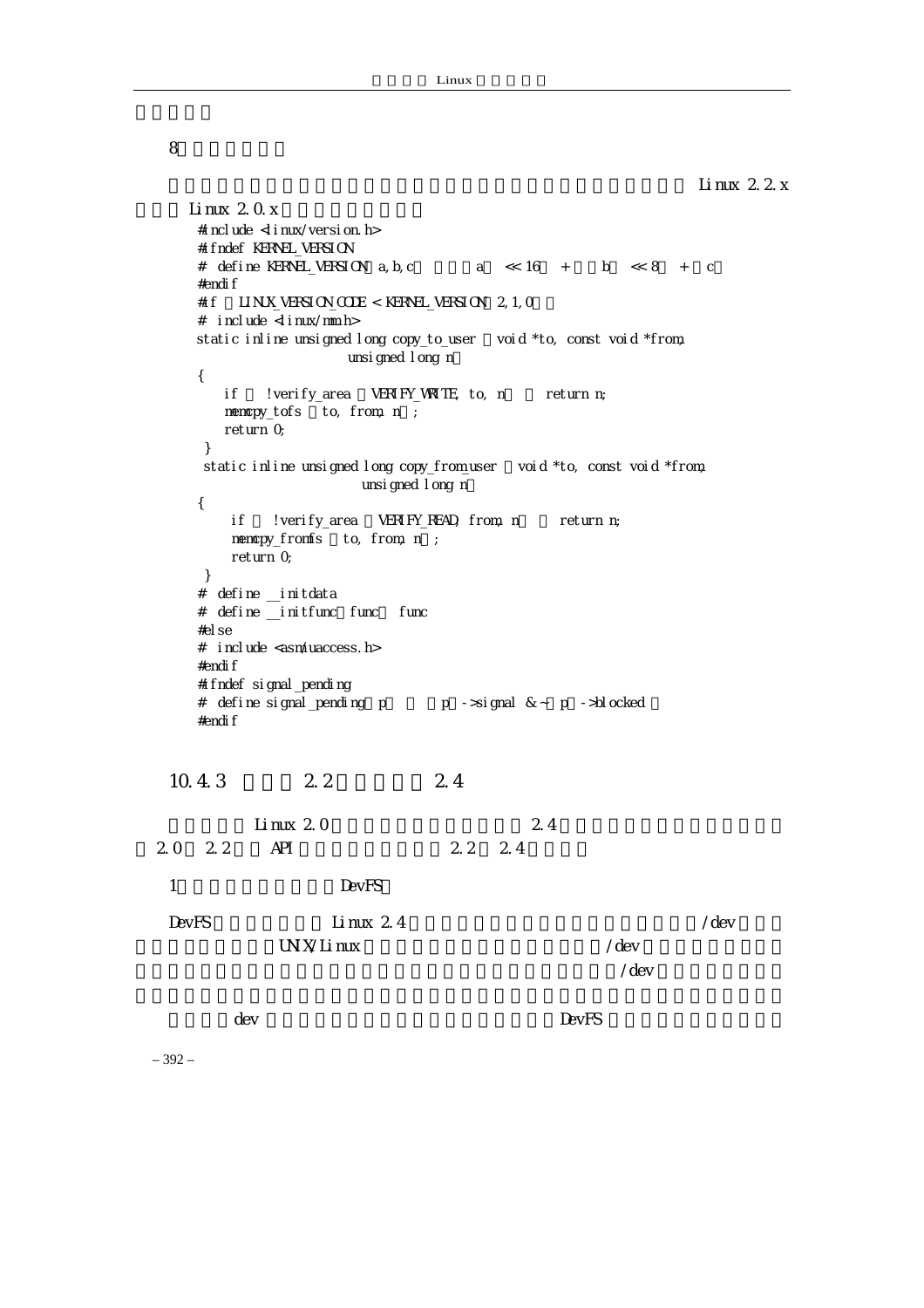" /dev/hda"

"/dev/ide0/..." USB

DevFS /dev

" devfsd"

 $\mathsf{DevFS}$ 

CONFIG\_DEVFS\_FS

 $(1)$ 

|                                         | register_chrdev() unregister_chrdev()<br>devfs_register()                                                                                                                     |                            |                        |                      |
|-----------------------------------------|-------------------------------------------------------------------------------------------------------------------------------------------------------------------------------|----------------------------|------------------------|----------------------|
|                                         |                                                                                                                                                                               |                            | $devfs\_unregi ster()$ |                      |
| devfs_register()<br>unsigned int flags, | devfs_unregister()<br>devfs_handle_t devfs_register devfs_handle_t dir, const char *name,<br>unsigned int major, unsigned int minor,<br>unode_t node, void *ops, void *info ; |                            |                        |                      |
| devfs_handle_t                          | void devfs_unregister devfs_handle_t de ;<br><b>DevFS</b>                                                                                                                     |                            |                        |                      |
| di r                                    | <b>DevFS</b>                                                                                                                                                                  | NJLL.                      | DevFS                  | /dev                 |
| f lags                                  |                                                                                                                                                                               | DEVFS_FL_DEFAULT           |                        |                      |
| maj or                                  |                                                                                                                                                                               |                            |                        |                      |
| mi nor                                  |                                                                                                                                                                               |                            |                        |                      |
| mode                                    |                                                                                                                                                                               |                            |                        |                      |
| file_operations<br><b>ODS</b>           |                                                                                                                                                                               | bl ock_devi ce_operati ons |                        |                      |
| i nfo                                   |                                                                                                                                                                               | file                       | private_data           |                      |
|                                         |                                                                                                                                                                               | DEVI CE_NAME               |                        | MAJOR <sub>N</sub> R |
| MINOR_NR                                | devi ce_fops                                                                                                                                                                  |                            |                        | init_module          |
| cl eanup_modul e                        |                                                                                                                                                                               |                            |                        |                      |
| int init_module void                    |                                                                                                                                                                               |                            |                        |                      |
| €<br>int ret:                           |                                                                                                                                                                               |                            |                        |                      |
| i f<br>return ret;<br>}                 |                                                                                                                                                                               |                            |                        | $=0$                 |
| voi d cl eanup_modul e voi d<br>₹       |                                                                                                                                                                               |                            |                        |                      |
|                                         | unregister_chrdev MAJOR_NR, DEVICE_NAME                                                                                                                                       | $\frac{1}{2}$              |                        |                      |

– 393 –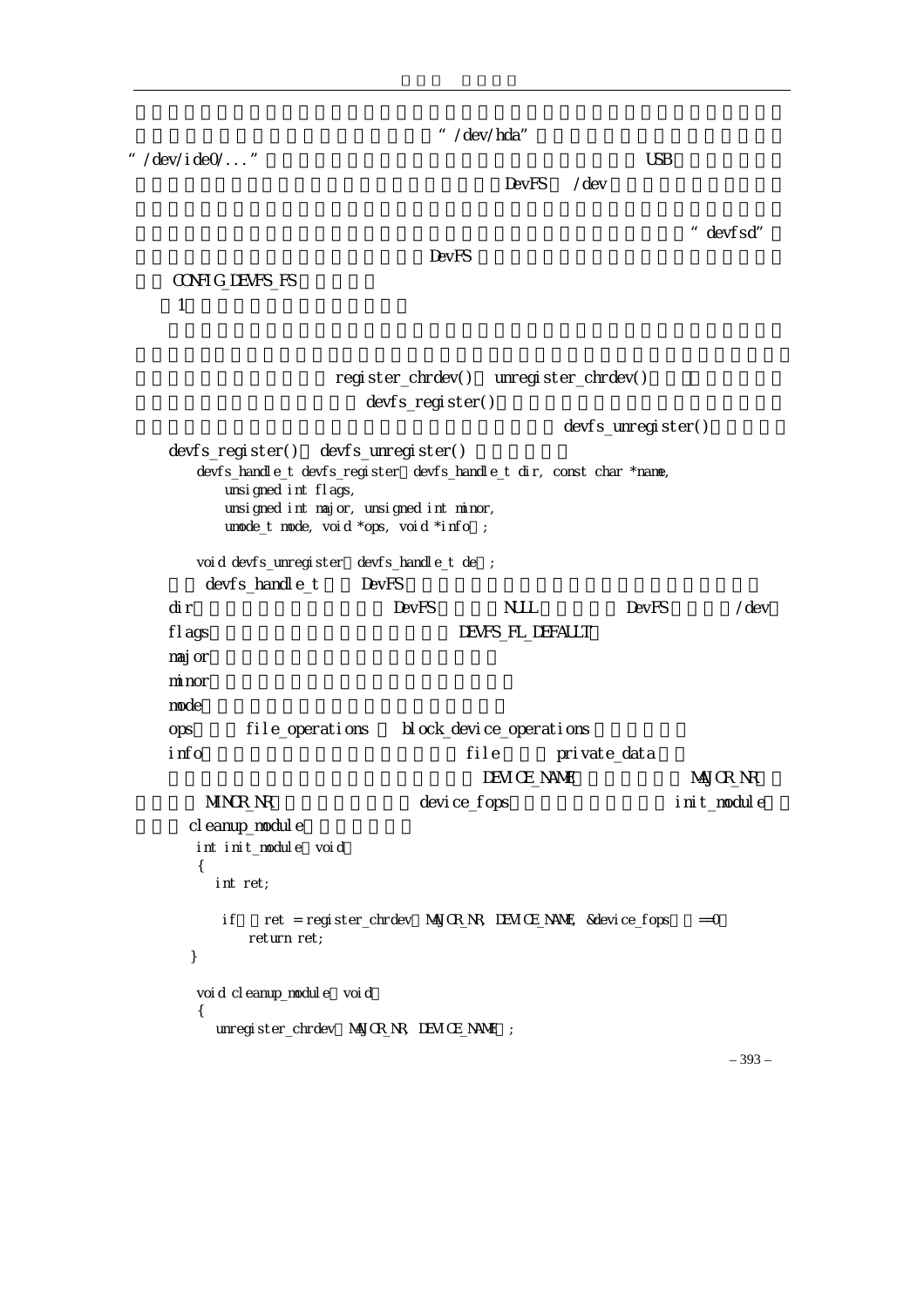```
– 394 – 
        } 
                                                                 DEVICE_ENTRY
       #include \leq inux/devfs fs kernel.h>
        devfs_handle_t devfs_handle; 
       int init_module void
        { 
          int ret; 
        if ret = devfs_register_chrdev MAJOR_NR, DEVICE_NAME, &device_fops == 0
             return ret; 
        devfs_handle = devfs_register NULL, DEVICE_ENTRY, DEVFS_FL_DEFAULT,
             MAJOR_NR, MINOR_NR, S_IFCHR | S_IRUGO | S_IWUSR, 
             &device_fops, NULL); 
       } 
       voi d cl eanup_modul e voi d
         { 
          devfs_unregister_chrdev(MAJOR_NR, DEVICE_NAME); 
         devfs_unregister devfs_handle;
         } 
     2 DevFS
   devfs_mk_dir() DevFS
devfs_register dir
                " /dev/mydevice"
   devfs_handle = devfs_nk_dir NULL, "nydevice", NULL ;
   devfs_register devfs_handle, DEVICE_ENTRY, DEVFS_FL_DEFAULT,
         MAJOR_NR, MINOR_NR, S_IFCHR | S_IRUGO | S_IWUSR, 
         &device_fops, NULL); 
   \overline{\mathbf{3}}如主 IDE 硬盘的主设备号为 3,但其每个分区都有一个从设备号,例如/dev/had2 的从设备号
  2 DevFS 2 DevFS 2 DevFS 2 DevFS
                                                    devfs_reqister_series
                                     print() format
        DEVICENR MINOR START
       devfs_handle = devfs_mk_dir NULL, "mydevice", NULL ;
       devfs_register_series devfs_handle, "device%u", max_device, DEVFS_FL_ DEFAULT,
         MAJOR_NR, MINOR_START, S_IFCHR | S_IRUGO | S_IWUSR, 
         &device_fops, NULL); 
     \overline{4}devfs_register_blkdev()
        devfs_unregister_blkdev ()
```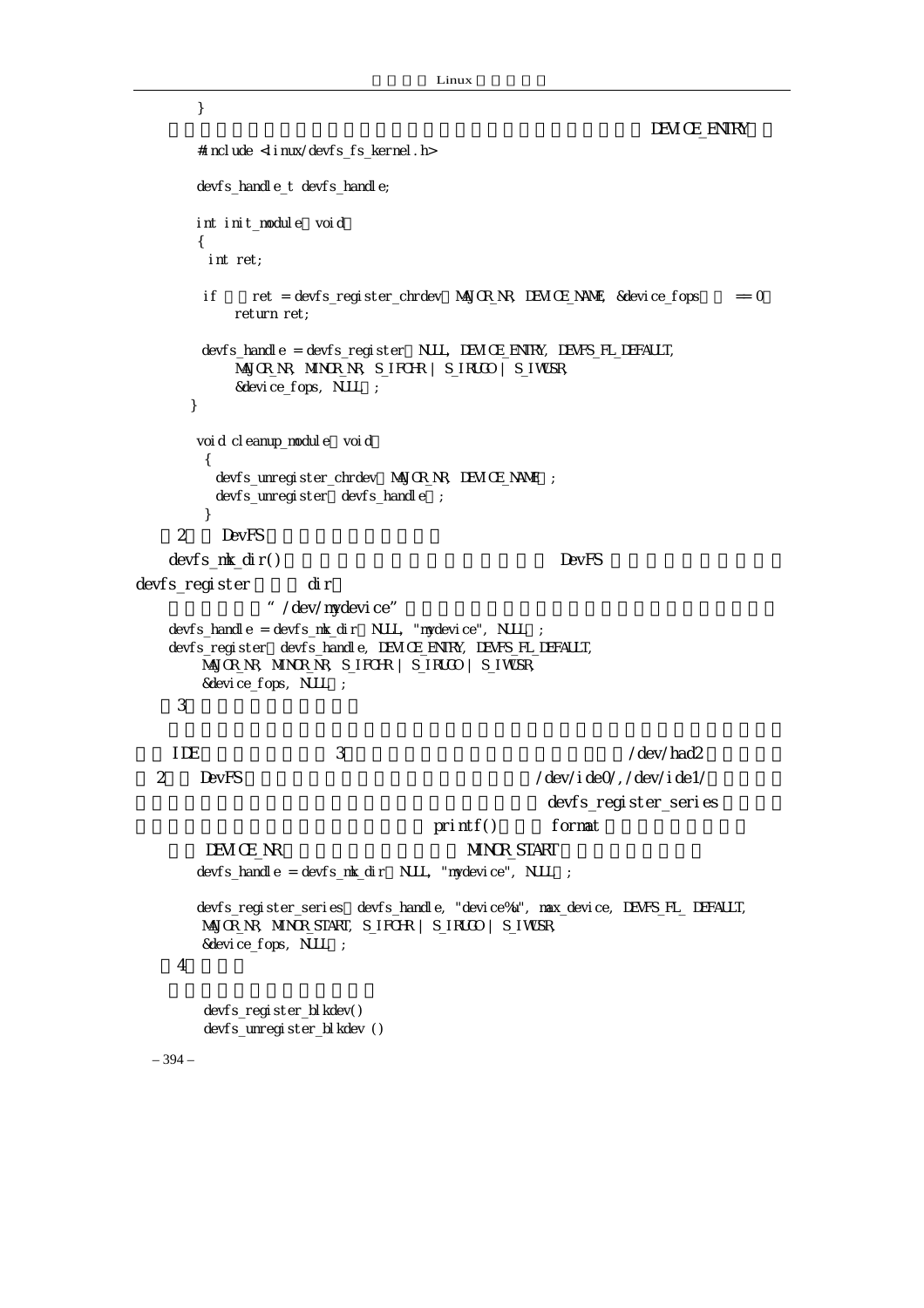3 /proc

/proc 是一个特殊的文件系统,其安装点一般都固定为/proc。这个文件系统中所有的文

 $\mathbf p$  defined the control of the control of the state  $\mathbf p$  pid  $\mathbf d$ 

 $\gamma$ proc  $\alpha$  . The dentry,  $\alpha$ proc\_dir\_entry include/linux/proc\_fs.h struct proc\_dir\_entry { unsigned short low\_ino; unsi gned short namel en; const char \*name; mode\_t mode; nlink\_t nlink; uid\_t uid; gid\_t gid; unsigned long size; struct inode\_operations \* proc\_iops; struct file\_operations \* proc\_fops; get\_info\_t \*get\_info; struct module \*owner; struct proc\_dir\_entry \*next, \*parent, \*subdir; voi d \*data; read\_proc\_t \*read\_proc; write\_proc\_t \*write\_proc; atomic\_t count; /\* use count \*/ int deleted; /\* delete flag \*/ kdev\_t rdev; }; /proc Linux 2.2 proc\_dir\_entry Linux  $2.4$  $\sim$  1 /proc  $\blacksquare$ proc\_dir\_entry read\_proc write\_proc /proc \* foo", Linux 2.2 foo\_proc\_entry struct proc\_dir\_entry foo\_proc\_entry = { namelen: 3, name : "foo", mode: S\_IRUGO | S\_IWUSR, read\_proc : foo\_read\_proc, write\_proc : foo\_write\_proc, }; proc proc\_root contracts and proc\_root of the proc\_root of  $\mathbb{R}^n$  struct proc\_dir\_entry proc\_root = { low\_ino: PROC\_ROOT\_INO, namelen: 5,

– 395 –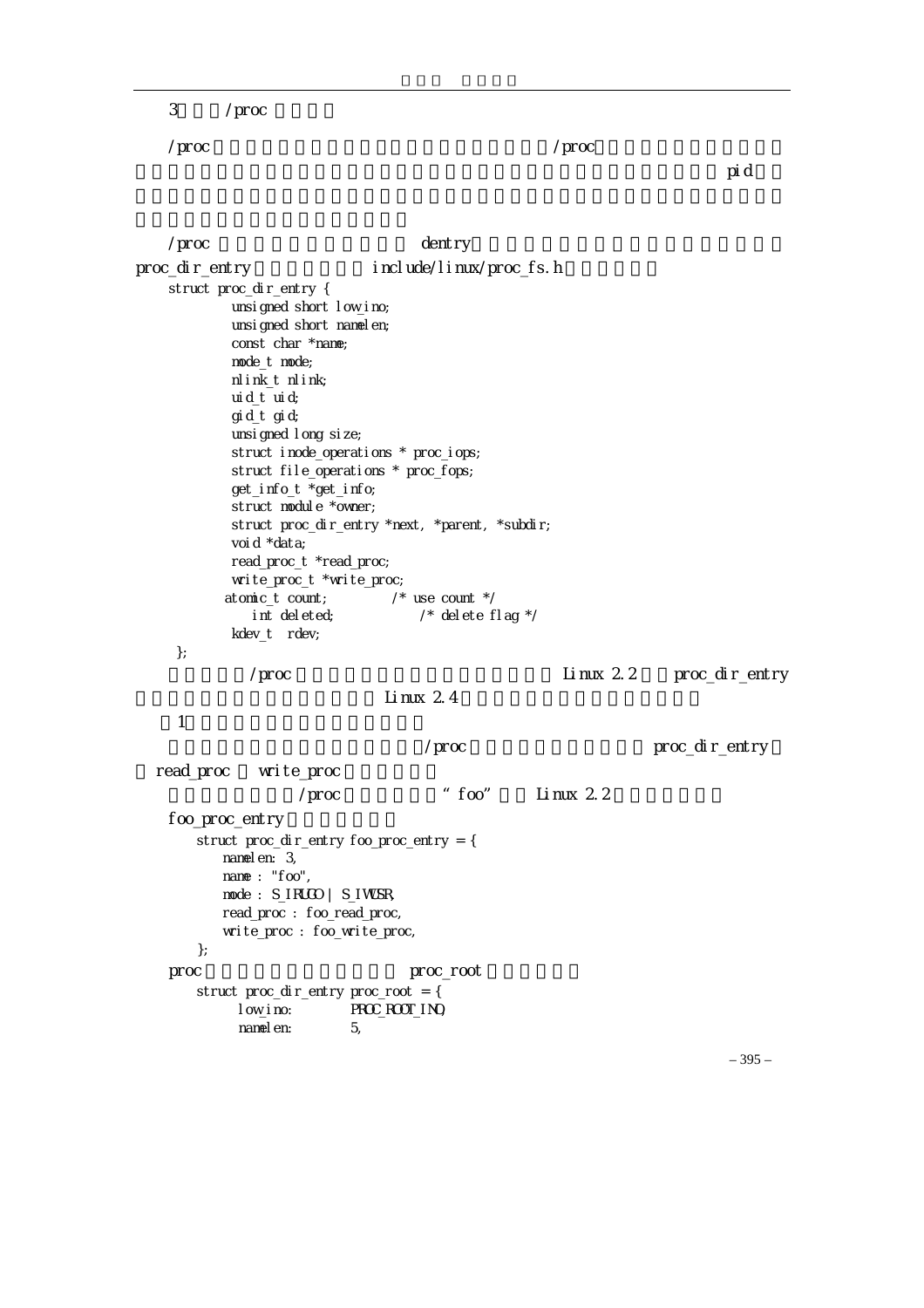```
Linux
```

```
– 396 – 
           name: "/proc",
            mode: S_IFDIR | S_IRUGO | S_IXUGO, 
           nlink: 2, 
            proc_iops: &proc_root_inode_operations, 
           proc_fops: &proc_root_operations, 
            parent: &proc_root, 
      }; 
        proc_register &proc_root, &foo_proc_entry ;
         proc_unreigster &proc_root, foo_proc_entry.low_ino ;
    Linux 2.4 struct proc_dir_entry *ent; 
      if ent = create_proc_entry "foo", S_IRUGO | S_IWUSR, NULL \{ ent->read_proc = foo_read_proc; 
           ent->write_proc = foo_write_proc; 
        } 
      remove_proc_entry "foo", NULL ;
 2\sqrt{p\mathsf{roc}} file
    Linux 22
       struct file_operations foo_file_ops = { 
        ...... 
       }; 
      struct inode_operations foo_inode_ops = { 
         default_file_ops : &foo_file_ops; 
      }; 
       struct proc_dir_entry foo_proc_entry = { 
       namelen: 3,
        name : "foo", 
        mode : S_IRUGO | S_IWUSR, 
        ops : &foo_inode_ops, 
      }; 
      proc_register &proc_root, &foo_proc_entry ;
      proc_unreigster &proc_root, foo_proc_entry.low_ino ;
    \lim_{x \to 2} 2.4 struct file_operations foo_file_ops = {
```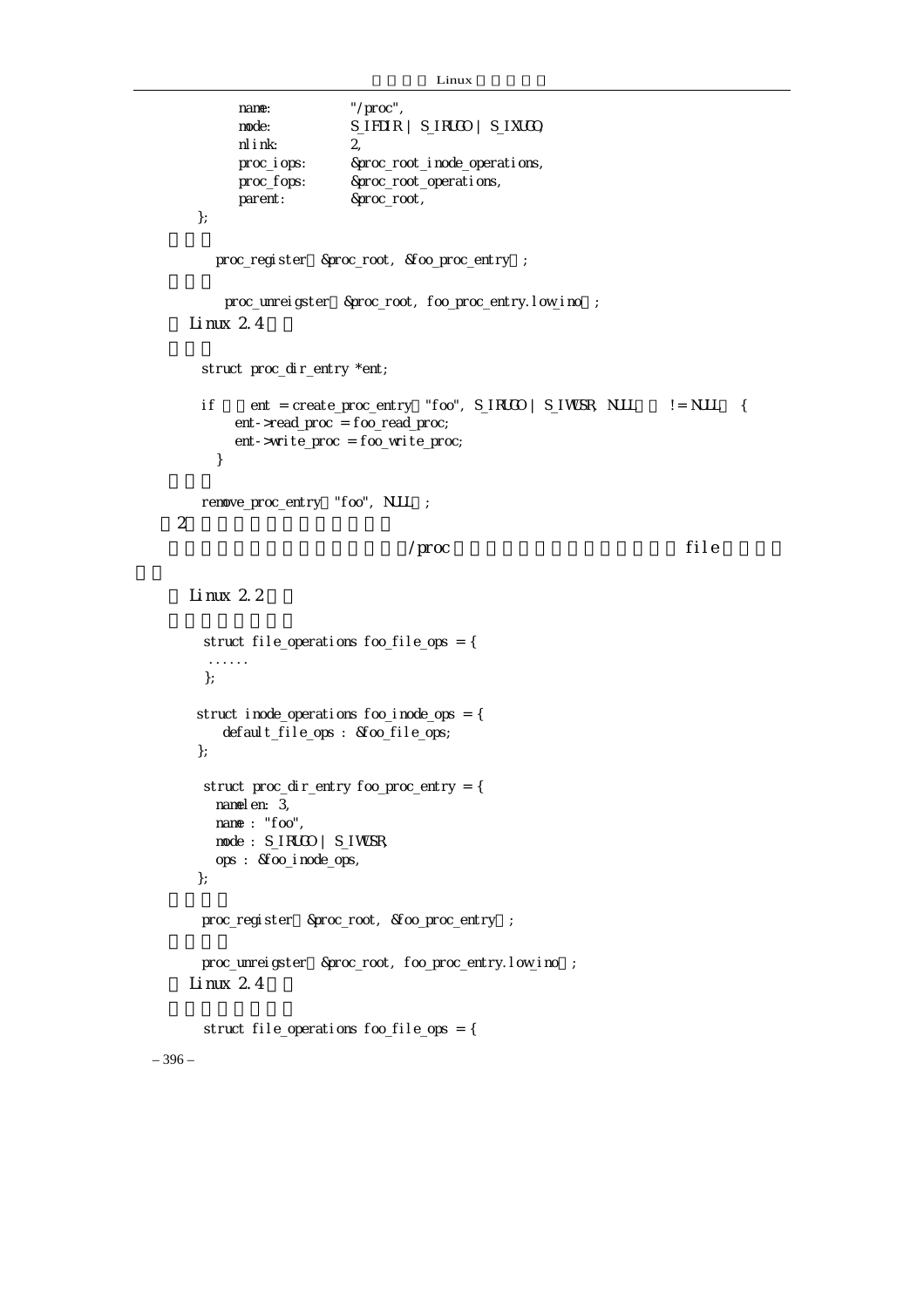```
 ...... 
        }; 
         struct inode_operations foo_inode_ops = { 
         ...... 
         }; 
         struct proc_dir_entry *ent; 
        if ent = create_proc_entry "foo", S_IRUGO | S_IWUSR, NULL != NULL {
              ent->proc_iops = &foo_inode_ops; 
              ent->proc_fops = &foo_file_ops; 
         } 
         remove_proc_entry("foo", NULL); 
    3 \simblock_device_operations
   \sim 100 \sim 100 \simLinux 2.2file_operations Linux 2.4 hock_device_operations
                      DEVICE_NAME, MAJOR_NR, Linux 2.2
         struct file_operations device_fops = { 
          open : devi ce_open,
          rel ease : devi ce_rel ease,
           read : block_read, 
           write : block_write, 
           ioctl : device_ioctl, 
           fsync : block_fsync, 
        }; 
        register_blkdev MAJOR_NR, DEVICE_NAME, &device_fops ;
       Linux 2.4#i ncl ude \langle i nux/bl kpg. h>
         struct block_device_operations device_fops = { 
        open : devi ce_open,
        rel ease : devi ce_rel ease,
         ioctl : device_ioctl, 
         }; 
    register_blkdev MAJOR_NR, DEVICE_NAME, &device_fops ;
   2
```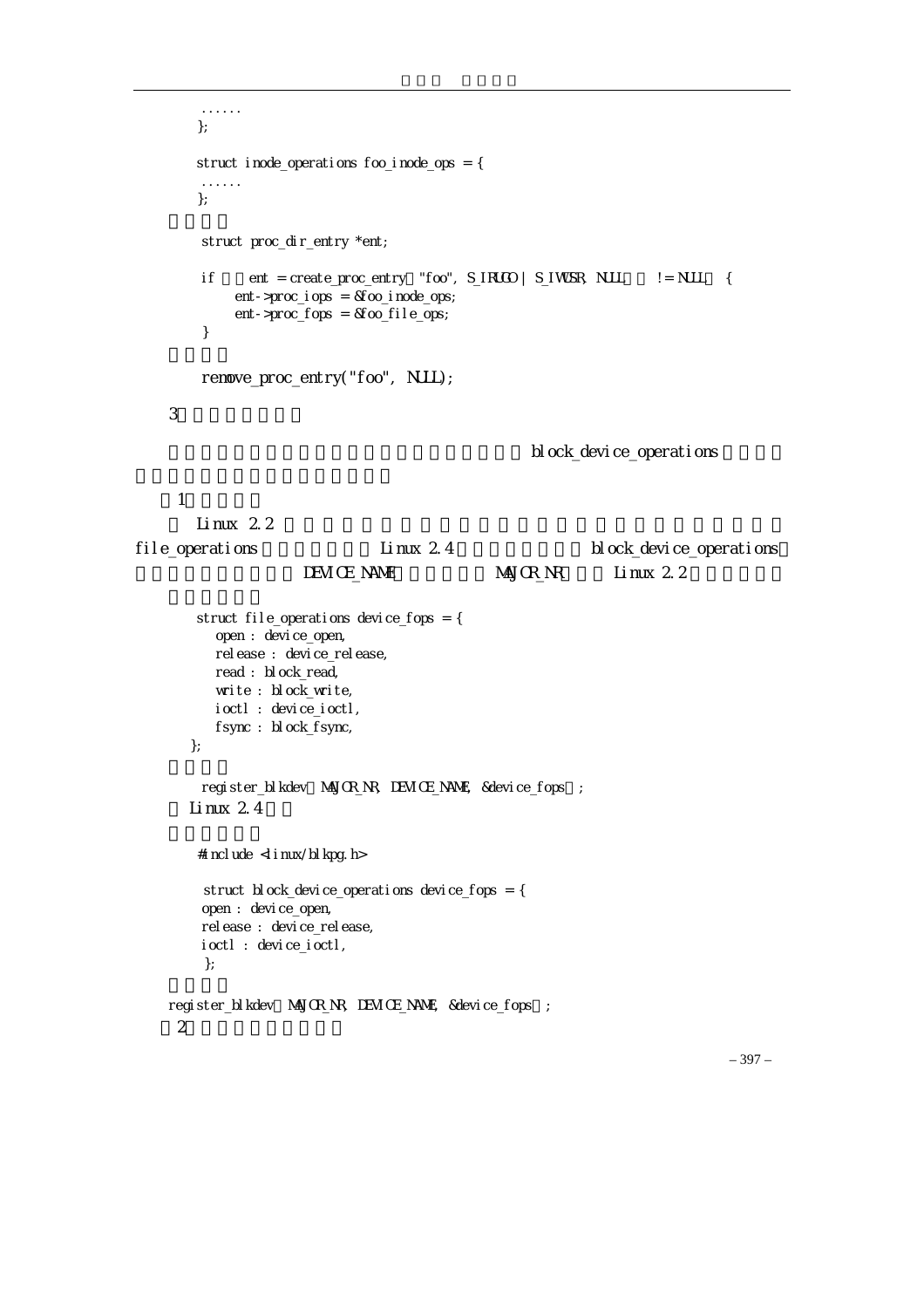```
– 398 – 
      void device_request void;
       bl k_dev[MAJOR_NR].request_fn = &device_request;
      void device_request void
       { 
       while 1\{IN T_REQUEST;
            ...... 
            switch CURRENT->cmd {
             case READ : 
                 // read 
                 break; 
             case WRITE : 
                 // write 
                 break; 
            default :
                end_request 0;
                continue;
             } 
           end_request 1 ;
           } 
       } 
     Linux 2.4int device_make_request request_queue_t *q, int rw, struct buffer_head *sbh ;
  blk_queue_make_request BLK_DEFAULT_QUEUE NAJOR_NR , &device_make_request ;
      int device_make_request request_queue_t *q, int rw, struct buffer_head *sbh
       { 
          char *bdata; 
         int ret = 0;
           ...... 
          bdata = bh_Kmap sbh;
          switch rw {
           case READ : 
            // read 
            break; 
           case READA :
```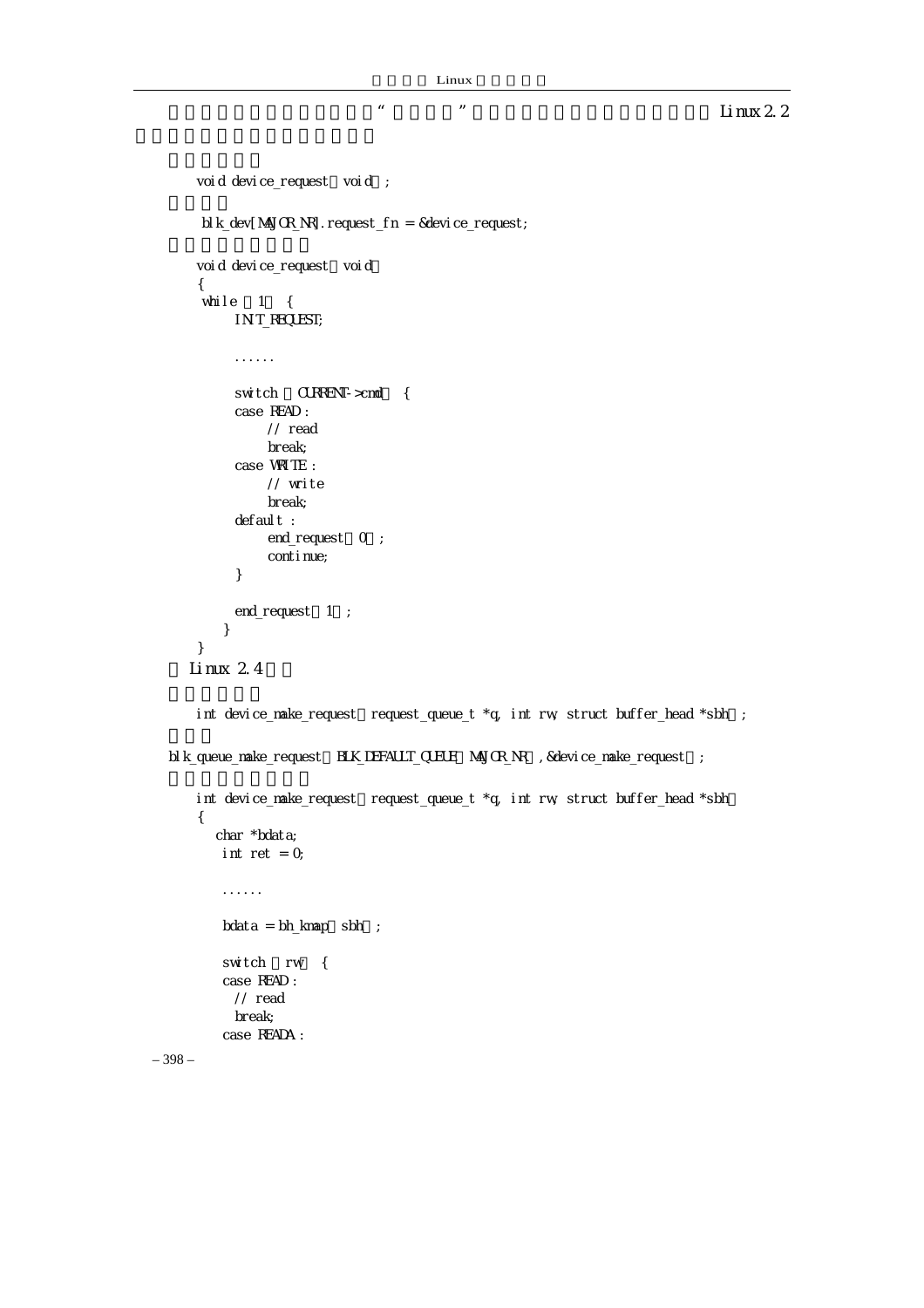```
 // read ahead 
            break; 
          case WRITE : 
            // write 
           break; 
         default :
            goto fail; 
          } 
         ret = 1;
       fail: 
         sbh->b_end_io sbh, ret ;
          return 0; 
      } 
       nequest_queue_t the state of the bh_kmap
   4 PCI
   Linux 2.4 \blacksquareLi nux 2.2 Li nux 2.4
PCI \sim PCI \sim PCI \sim PCI \sim PCI \sim\sim 1
                        id id VENDOR_ID DEVICE_ID, Linux 2.2
        struct pci_dev *pdev = NULL; 
       while pdev = pci_find_device VENDOR_ID, DEVICE_ID, pdev != NULL {
           // initialize each device 
        } 
     Linux 2.4struct pci_device_id device_pci_tbl[] \quad initdata = {
          { VENDOR_ID, DEVICE_ID, PCI_ANY_ID, PCI_ANY_ID }, 
          { 0, 0, 0, 0 }, 
       }; 
      int device_init_one struct pci_dev *dev, const struct pci_device_id *ent ;
      void device_remove_one struct pci_dev *pdev ;
        struct pci_driver device_driver = { 
        name : DEVICE_NAME,
         id_table : device_pci_tbl, 
        probe : device init one,
         remove : device_remove_one, 
        suspend : device_suspend,
        resume : device_resume,
       };
```
– 399 –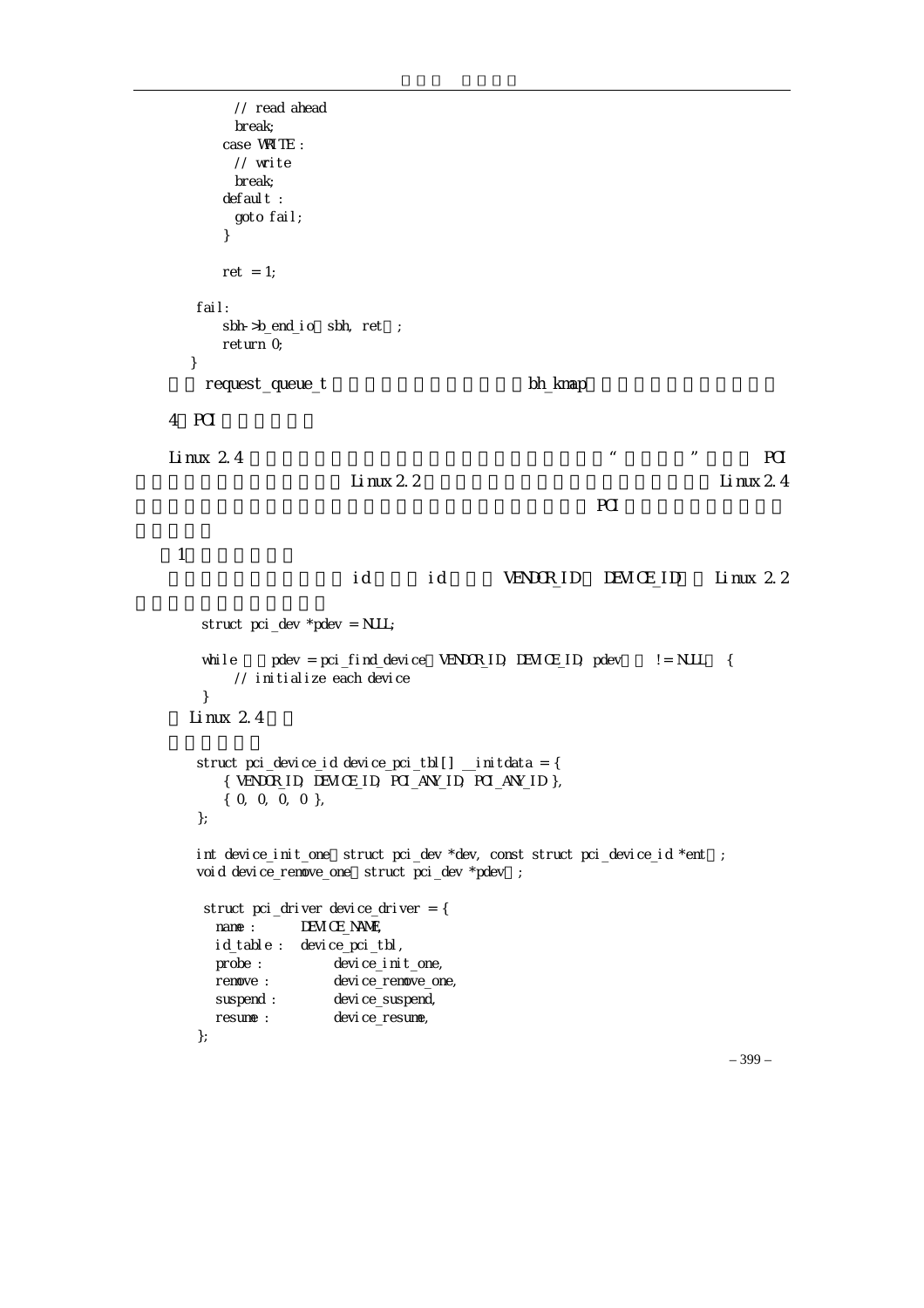```
-400-if pci_register_driver &device_driver <= 0
         return -ENODEV; 
     pci_unregister_driver &device_driver ;
  56. bottom half softirq tasklets
                      Linux 2.2 Linux 2.4
tasklet SNP 2009 - SNP
CPU SNPtasklet tasklet CPU CPU tasklet tasklet
\mathsf{b}h encomposition , encomposition , \mathsf{SNR} the CPU \mathsf{C}PU \mathsf{C}\text{taskl et} tasklet tasklet tasklet
                 3.5.6
  7\,\mathbf 1Linux 2.2 \qquad \qquadLinux 2.4include/linux/list.h h ist_head
  struct list_head { 
        struct list_head *next, *prev; 
      }; 
      struct foo_list { 
        int data; 
       struct list head list;
      }; 
  LIST_HEAD foo_list_head ;
  struct list_head foo_list_head = LIST_HEAD_INT data_list_head ;
      struct list_head foo_list_head; 
  INIT_LIST_HEAD &foo_list_head ;
              list\_add() list_del()
      struct foo_list data; 
     list_add &data.list, &foo_list_head ;
     list_del &data.list ;
     list_for\_each() list</u> struct list_head *head, *curr;
```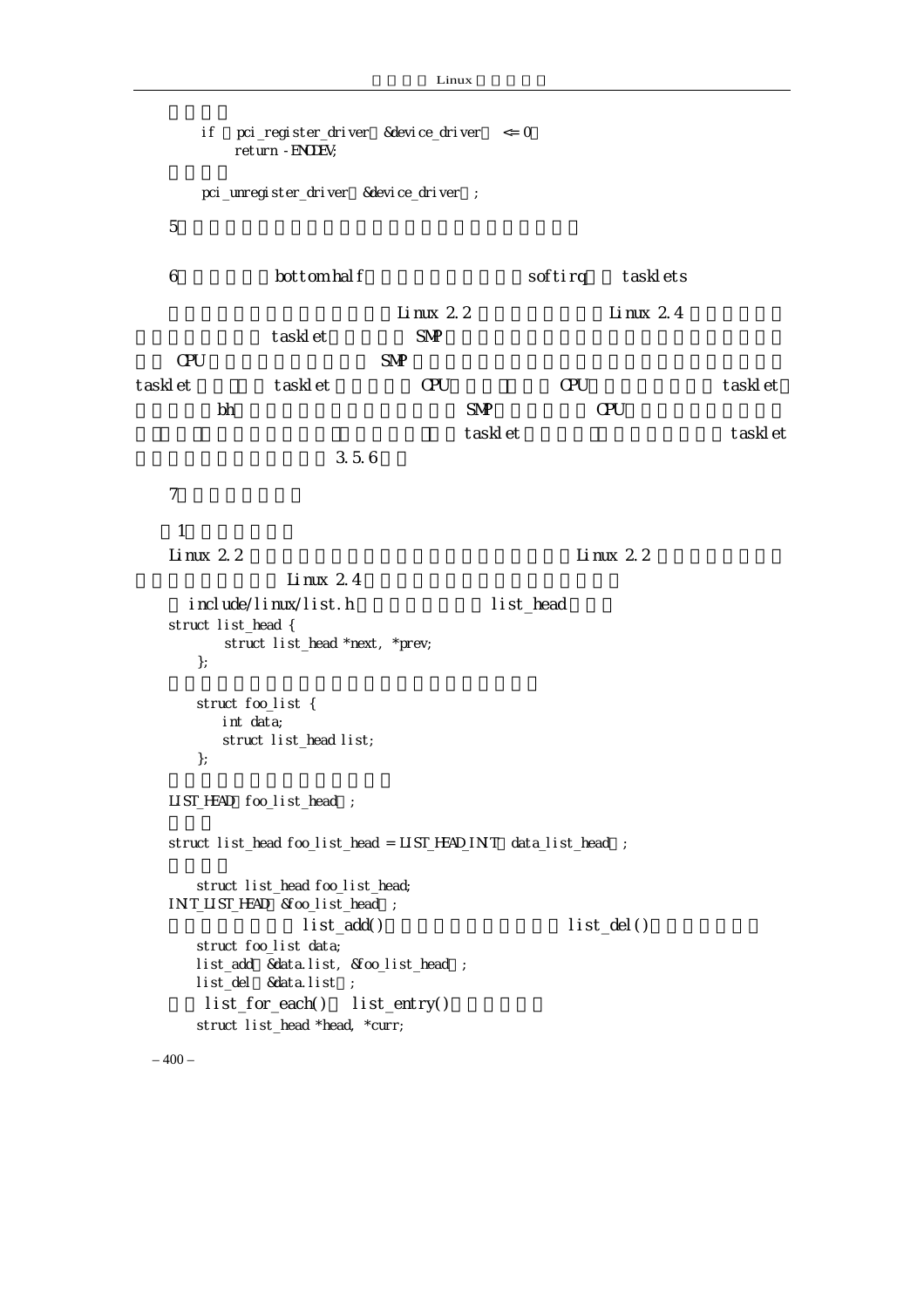```
 struct foo_list *element; 
     head = &foo_list_head;
     curr = head - snext;list_for_each curr, head
       element = list_entry curr, struct foo_list, list ;
   (2)等待队列 
  Linux 2.2 \qquad \qquad Linux 2.4
    Linux 2.2 struct wait_queue *wq = NULL; 
     interruptible_sleep_on &wq ;
     wake_up_interruptible &wq;
    Linux 2.4DECLARE_WAIT_CUEUE_HEAD voq ;
      wait_queue_head_t wq; 
     init_waitqueue_head &wq;
                   10.5
  C注意内核的版本号,如果你的模块是基于 2.0 版本编写的,你可能希望移植到 Linux 2.2;
2.2 2.4Linux 的内核是非常庞大的,但作为一个编程者,你应当至少读一些内核的源文件并弄
  10.5.11 init_moudle
      2 Cleanup_module init_module
                           cleanup_module init_module
```
 $-401-$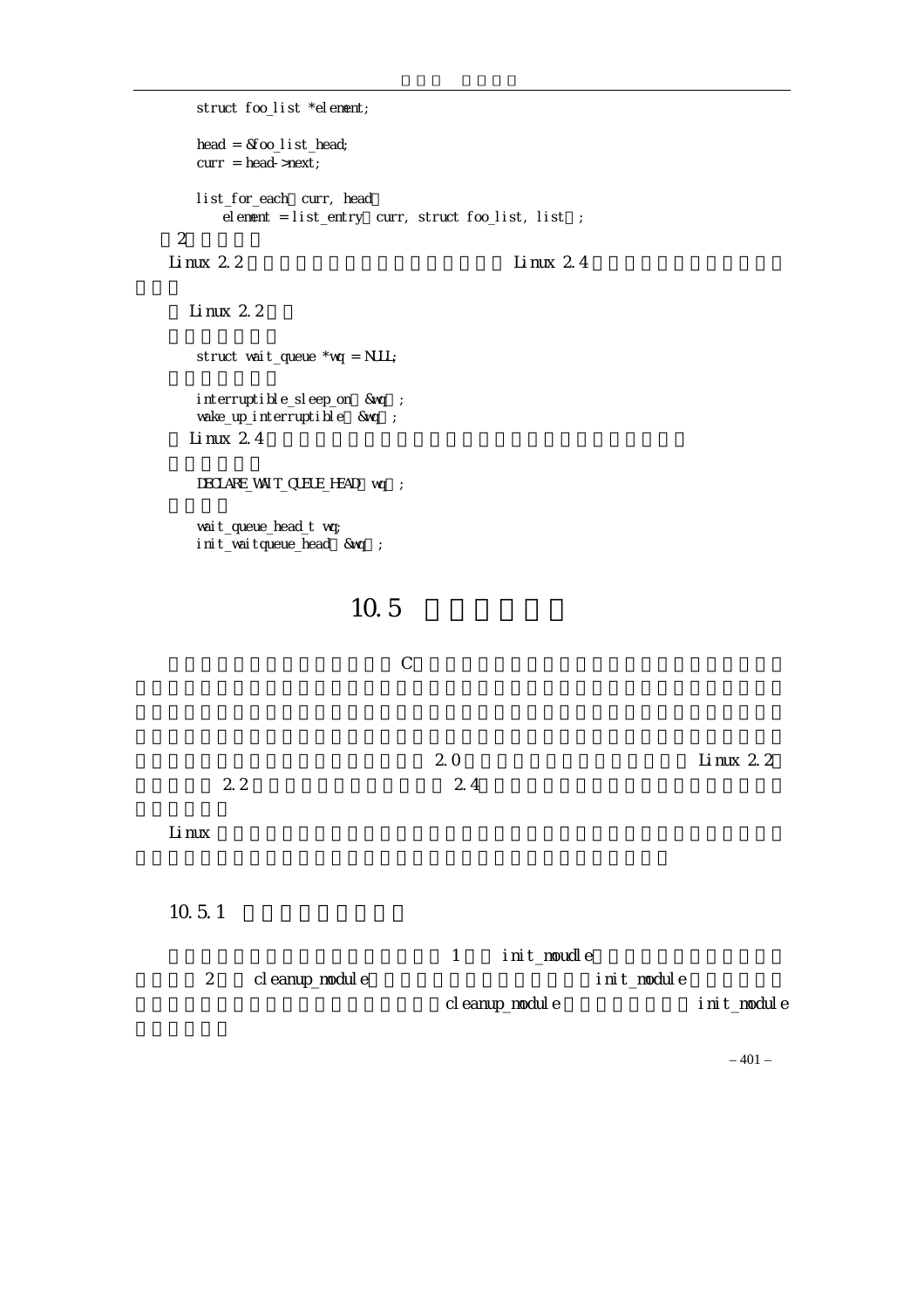```
Linux
```

```
下面看一个例子"Hello,world!"。 
   / * hello.c 
    * "Hello, world" *//* */
   #include \langle inux/kernel.h> /* \frac{1}{\sqrt{2}} */
    #include \langle inux/module.h> /* \angle */
   \frac{1}{2} \alpha \alpha \alpha \beta \beta \beta \beta \beta \beta \gamma#if CONFIG_MODVERSIONS==1 
   #define MODVERSIONS 
   #include <linux/modversions.h> 
   #endif
   \frac{1}{\sqrt{2}} */
   int init_module() 
   { 
    printk "Hello, world - this is a simple module\n";
    \gamma^* 0, init_module \gamma return 0; 
   } 
   \frac{1}{2} init_module \frac{1}{2} \frac{1}{2} \frac{1}{2} \frac{1}{2}voi d cl eanup_modul e
   { 
    printk "the module exits the kernel \infty";
   } 
   10.5.2 Makefiles
-C__KERNEL__ --
   MODULE --
   LI NUX -in/usr/include/linux/config.h
   \frac{SMP_{\text{max}}}{SMP_{\text{max}}}CPU \rightarrow
```
 $-402-$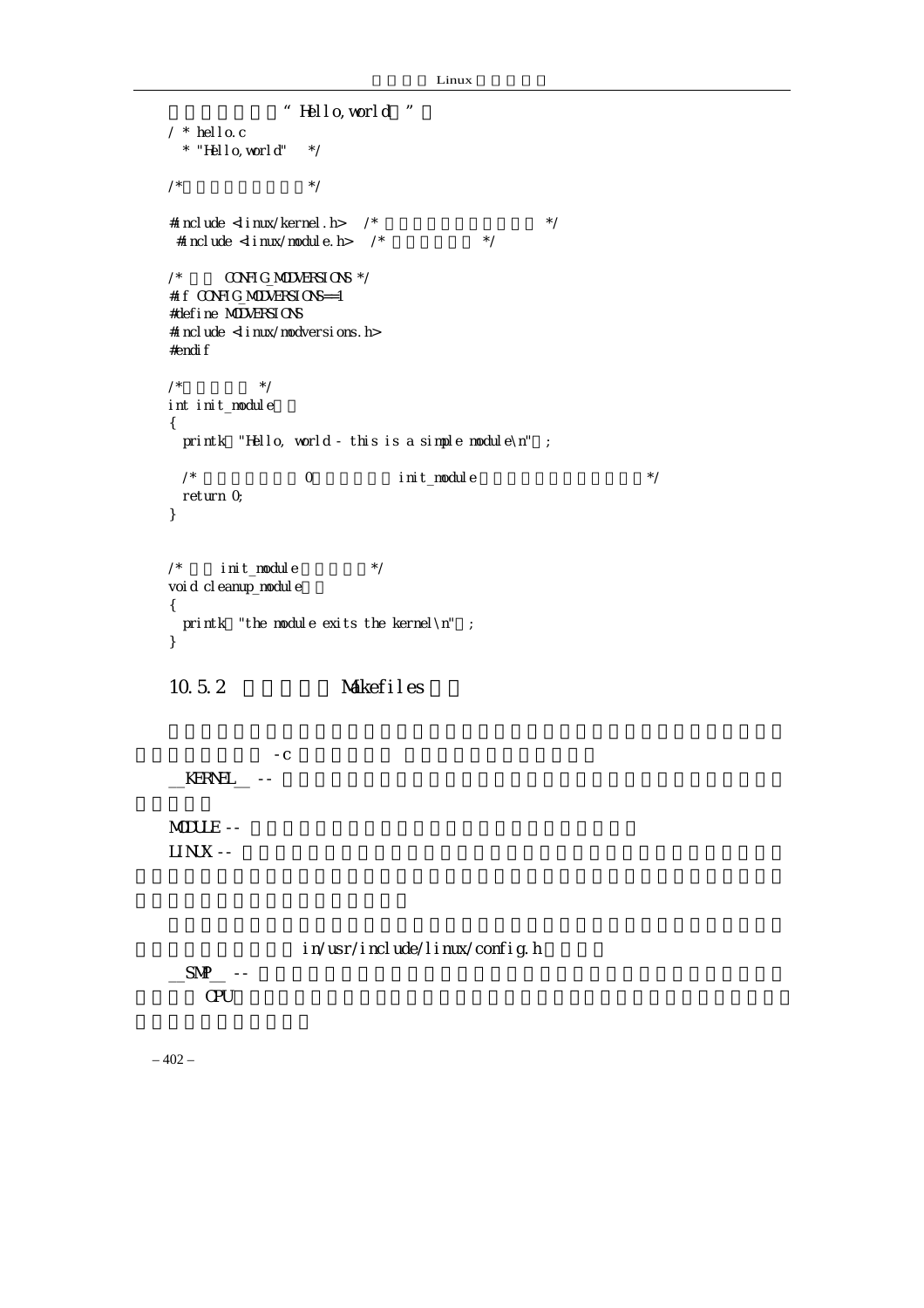CONFIG\_MODVERSIONS -- CONFIG\_MODVERSIONS usr/include/linux/modversions.h Makefile CC=gcc MODCFLAGS := -Wall -DMODULE -D\_\_KERNEL\_\_ -DLINUX hello.o: hello.c /usr/include/linux/version.h \$(CC) \$(MODCFLAGS) -c hello.c echo insmod hello.o to turn it on echo rmmod hello to turn it off echo  $\blacksquare$  root  $\blacksquare$  $i \text{ nsmod}$   $h$ ello  $i \text{ nsmod}$  hello /proc/modules  $10.5.3$ (1) the contraction of the matter of the matter of the matter  $\#$ define  $\_\text{NQ}\$ VERSION nodule.h ernel\_version kernel\_version version.h \_\_NO\_VERSION\_\_, module.h  $\overline{2}$  $\frac{3}{86}$  $1d$  -m elf  $i$  386 -r -o <name of module>.o < 1  $\rightarrow$  o < 2  $\rightarrow$  0 start.c  $\prime^*$  start.c \* \* "Hello, world"  $\star$  \*/  $\frac{1}{\sqrt{2}}$  \*/ /\*  $\qquad \qquad \qquad$   $\qquad \qquad$   $\qquad \qquad$   $\qquad \qquad$   $\qquad \qquad$   $\qquad \qquad$   $\qquad \qquad$   $\qquad \qquad$   $\qquad \qquad$   $\qquad \qquad$   $\qquad \qquad$   $\qquad \qquad$   $\qquad \qquad$   $\qquad \qquad$   $\qquad \qquad$   $\qquad \qquad$   $\qquad \qquad$   $\qquad \qquad$   $\qquad \qquad$   $\qquad \qquad$   $\qquad \qquad$   $\qquad \qquad$   $\qquad \qquad$   $\qquad \qquad$ #include <linux/kernel.h> #include <linux/module.h>  $\frac{1}{2}$   $\frac{1}{2}$   $\frac{1}{2}$   $\frac{1}{2}$   $\frac{1}{2}$   $\frac{1}{2}$   $\frac{1}{2}$   $\frac{1}{2}$   $\frac{1}{2}$   $\frac{1}{2}$   $\frac{1}{2}$   $\frac{1}{2}$   $\frac{1}{2}$   $\frac{1}{2}$   $\frac{1}{2}$   $\frac{1}{2}$   $\frac{1}{2}$   $\frac{1}{2}$   $\frac{1}{2}$   $\frac{1}{2}$   $\frac{1}{2}$   $\frac{1}{2}$  #if CONFIG\_MODVERSIONS==1 #define MODVERSIONS #include <linux/modversions.h> #endif  $\frac{1}{\sqrt{2}}$  \*/ int init\_module {

 $-403-$